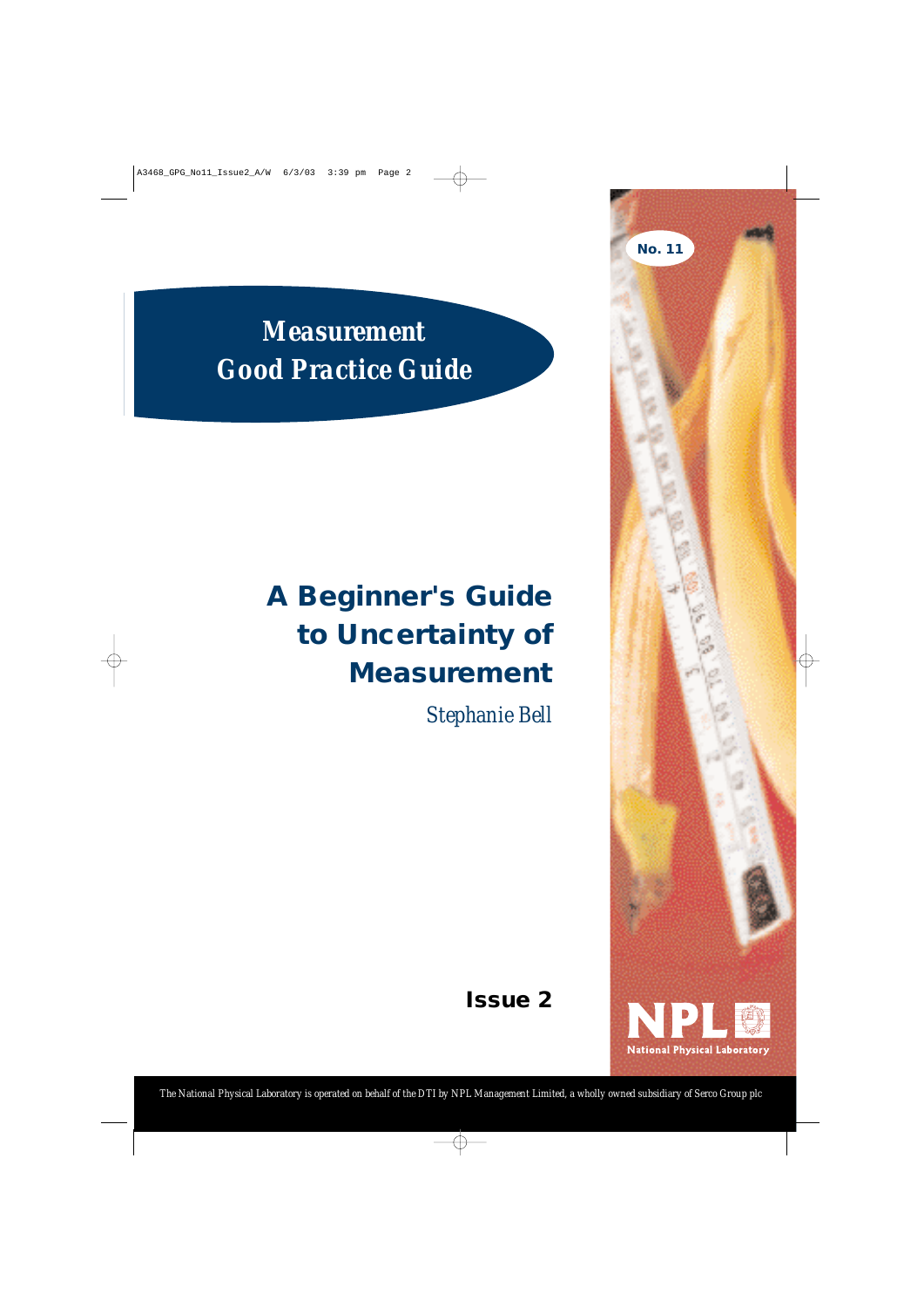### **Measurement Good Practice Guide No. 11 (Issue 2)**

### **A Beginner's Guide to Uncertainty of Measurement**

Stephanie Bell Centre for Basic, Thermal and Length Metrology National Physical Laboratory

**Abstract:** The aim of this Beginner's Guide is to introduce the subject of measurement uncertainty. Every measurement is subject to some uncertainty. A measurement result is only complete if it is accompanied by a statement of the uncertainty in the measurement. Measurement uncertainties can come from the measuring instrument, from the item being measured, from the environment, from the operator, and from other sources. Such uncertainties can be estimated using statistical analysis of a set of measurements, and using other kinds of information about the measurement process. There are established rules for how to calculate an overall estimate of uncertainty from these individual pieces of information. The use of good practice – such as traceable calibration, careful calculation, good record keeping, and checking – can reduce measurement uncertainties. When the uncertainty in a measurement is evaluated and stated, the fitness for purpose of the measurement can be properly judged.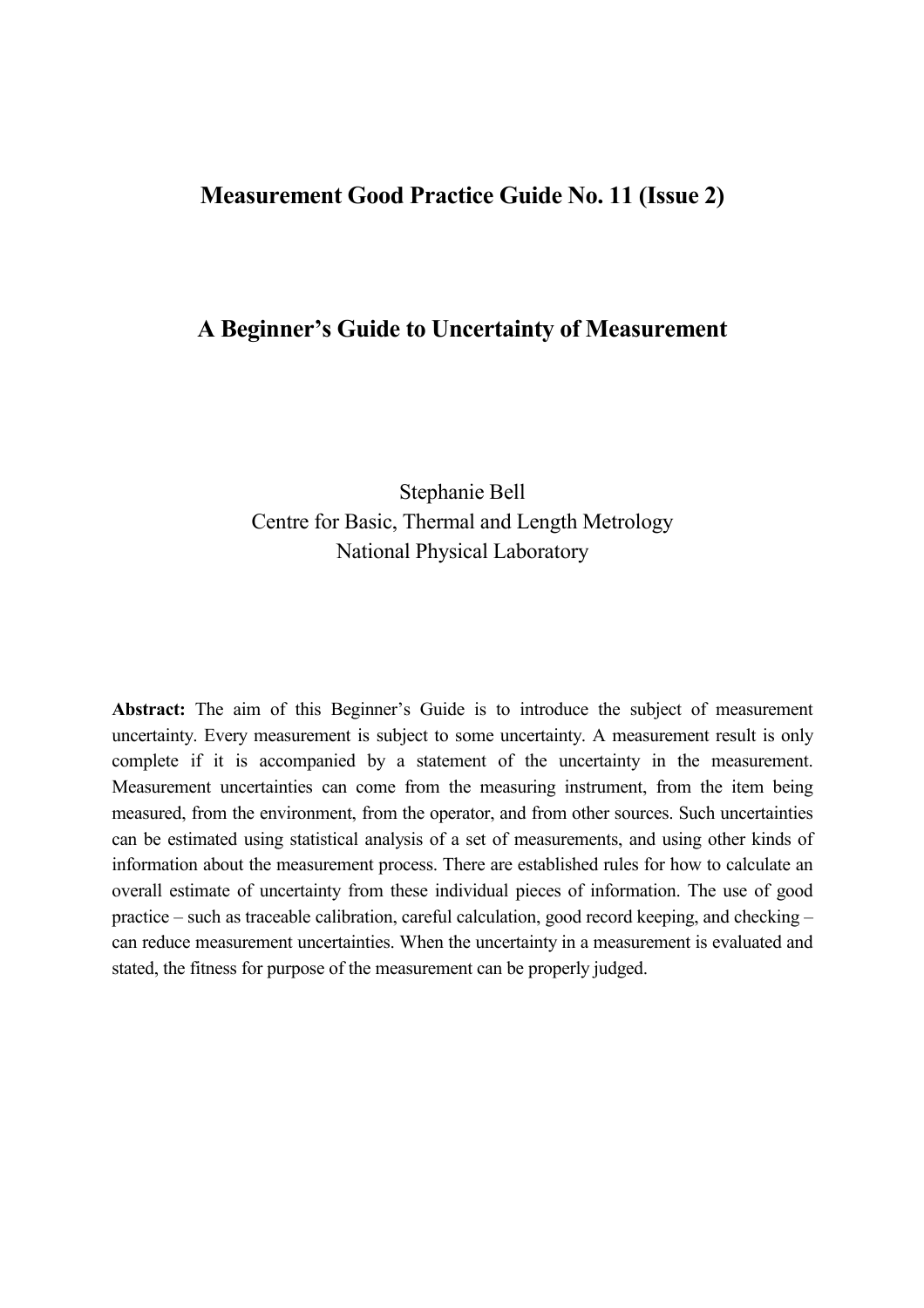© Crown Copyright 1999. Reproduced by permission of the Controller of HMSO.

ISSN 1368-6550

 August 1999 Issue 2 with amendments March 2001

### National Physical Laboratory Teddington, Middlesex, United Kingdom, TW11 0LW

This Guide was produced under the Competing Precisely project - a measurement awareness raising campaign within the National Measurement Partnership Programme, managed on behalf of the DTI by the National Physical Laboratory. NPL is the UK's centre for measurement standards, and associated science and technology.

For more information, or for help with measurement problems, contact the NPL Helpline on: 020 8943 6880 or e-mail: enquiry@npl.co.uk.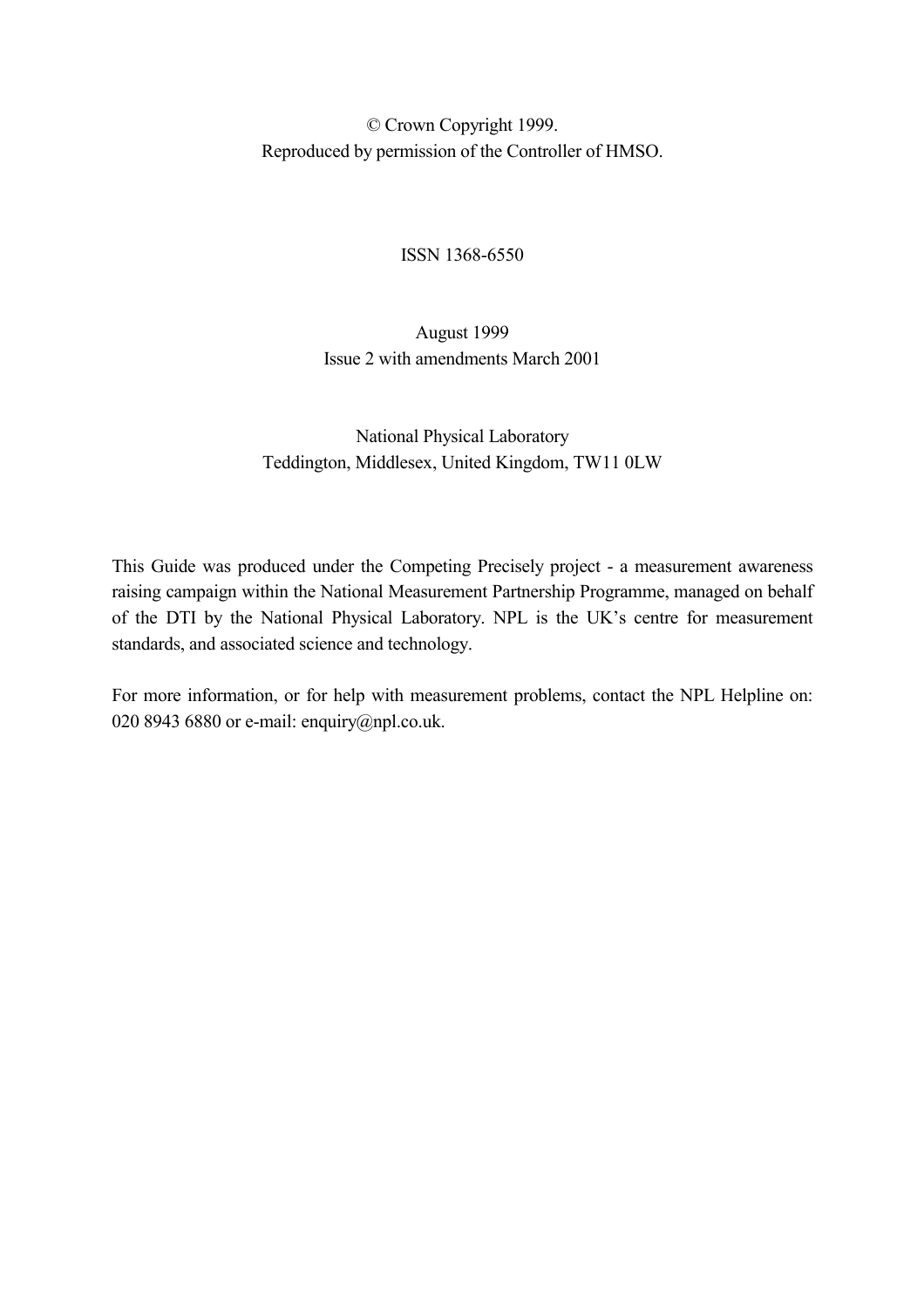## **A Beginner's Guide to Uncertainty of Measurement**

### **Contents**

### **Foreword**

| $\mathbf{1}$            |     |                                                                         |  |  |  |  |  |  |
|-------------------------|-----|-------------------------------------------------------------------------|--|--|--|--|--|--|
|                         | 11  |                                                                         |  |  |  |  |  |  |
|                         | 1.2 |                                                                         |  |  |  |  |  |  |
| $\boldsymbol{2}$        |     |                                                                         |  |  |  |  |  |  |
|                         | 2.1 |                                                                         |  |  |  |  |  |  |
|                         | 2.2 |                                                                         |  |  |  |  |  |  |
|                         | 2.3 |                                                                         |  |  |  |  |  |  |
|                         | 2.4 |                                                                         |  |  |  |  |  |  |
| 3                       |     |                                                                         |  |  |  |  |  |  |
|                         | 3.1 |                                                                         |  |  |  |  |  |  |
|                         | 3.2 |                                                                         |  |  |  |  |  |  |
|                         | 3.3 | Getting the best estimate - taking the average of a number of readings4 |  |  |  |  |  |  |
|                         | 3.4 |                                                                         |  |  |  |  |  |  |
|                         | 3.5 |                                                                         |  |  |  |  |  |  |
|                         | 3.6 |                                                                         |  |  |  |  |  |  |
|                         | 3.7 | How many readings do you need to find an estimated standard deviation?7 |  |  |  |  |  |  |
| $\overline{\mathbf{4}}$ |     |                                                                         |  |  |  |  |  |  |
| 5                       |     |                                                                         |  |  |  |  |  |  |
|                         | 5.1 |                                                                         |  |  |  |  |  |  |
|                         | 5.2 |                                                                         |  |  |  |  |  |  |
|                         |     |                                                                         |  |  |  |  |  |  |
|                         |     |                                                                         |  |  |  |  |  |  |
|                         |     |                                                                         |  |  |  |  |  |  |
|                         | 5.3 |                                                                         |  |  |  |  |  |  |
| 6                       |     |                                                                         |  |  |  |  |  |  |
|                         | 6.1 |                                                                         |  |  |  |  |  |  |
|                         | 6.2 |                                                                         |  |  |  |  |  |  |
| $\overline{7}$          |     | Other things you should know before making an uncertainty calculation12 |  |  |  |  |  |  |
|                         | 7.1 |                                                                         |  |  |  |  |  |  |
|                         |     |                                                                         |  |  |  |  |  |  |
|                         |     | Calculating standard uncertainty for a Type A evaluation 13<br>7.1.1    |  |  |  |  |  |  |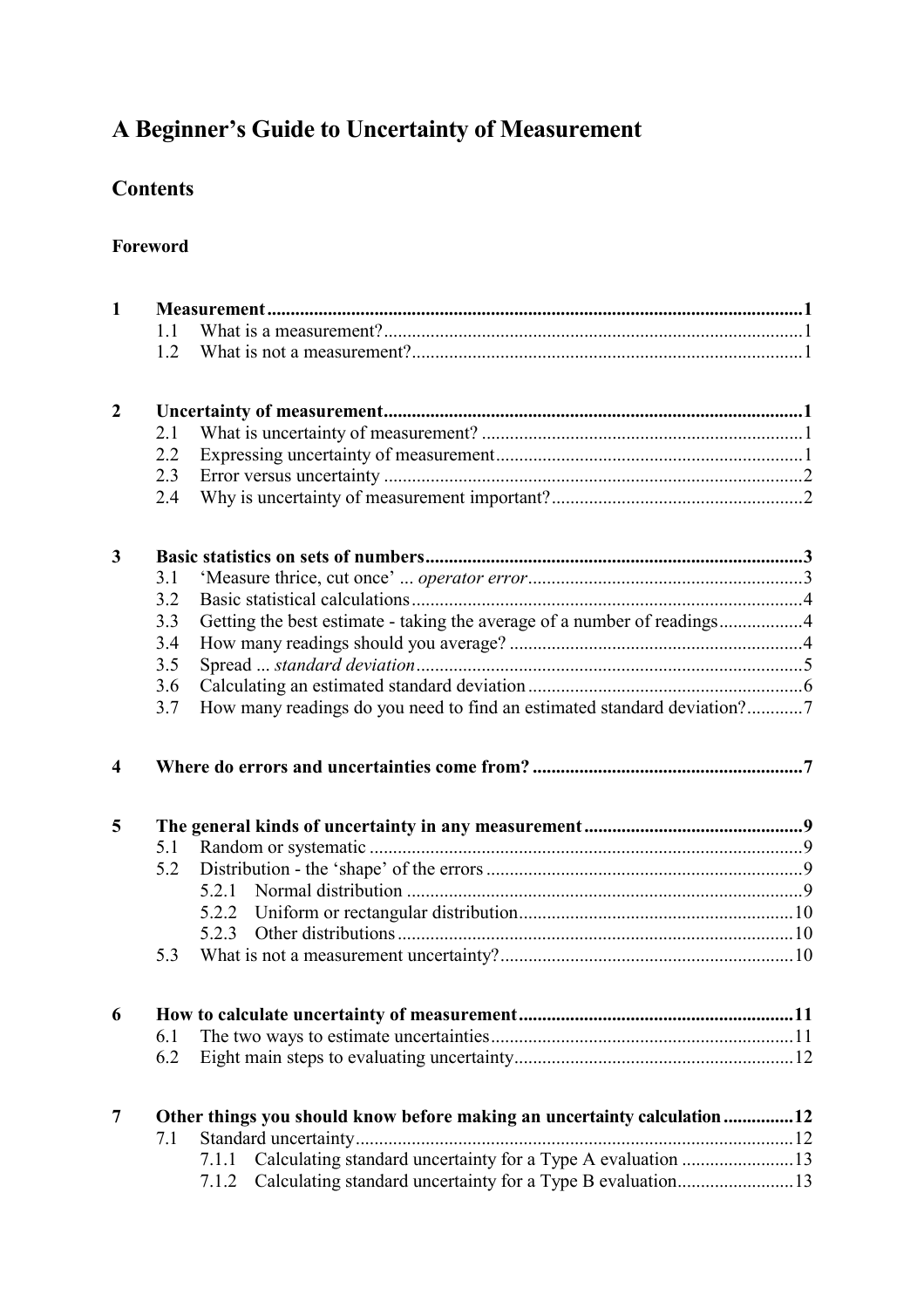|           | 7.2 | 7.1.3 Converting uncertainties from one unit of measurement to another 13 |  |
|-----------|-----|---------------------------------------------------------------------------|--|
|           |     | Summation in quadrature for addition and subtraction 14<br>7.2.1          |  |
|           |     | Summation in quadrature for multiplication or division 14<br>7.2.2        |  |
|           |     | Summation in quadrature for more complicated functions 15<br>7.2.3        |  |
|           | 7.3 |                                                                           |  |
|           | 7.4 |                                                                           |  |
|           |     |                                                                           |  |
| 8         |     |                                                                           |  |
| 9         |     |                                                                           |  |
|           | 9.1 |                                                                           |  |
|           | 9.2 |                                                                           |  |
| <b>10</b> |     |                                                                           |  |
| 11        |     |                                                                           |  |
| 12        |     |                                                                           |  |
| 13        |     |                                                                           |  |
|           |     |                                                                           |  |
|           |     |                                                                           |  |
|           |     |                                                                           |  |
|           |     |                                                                           |  |
| 14        |     |                                                                           |  |
| 15        |     |                                                                           |  |
| 16        |     |                                                                           |  |
|           |     |                                                                           |  |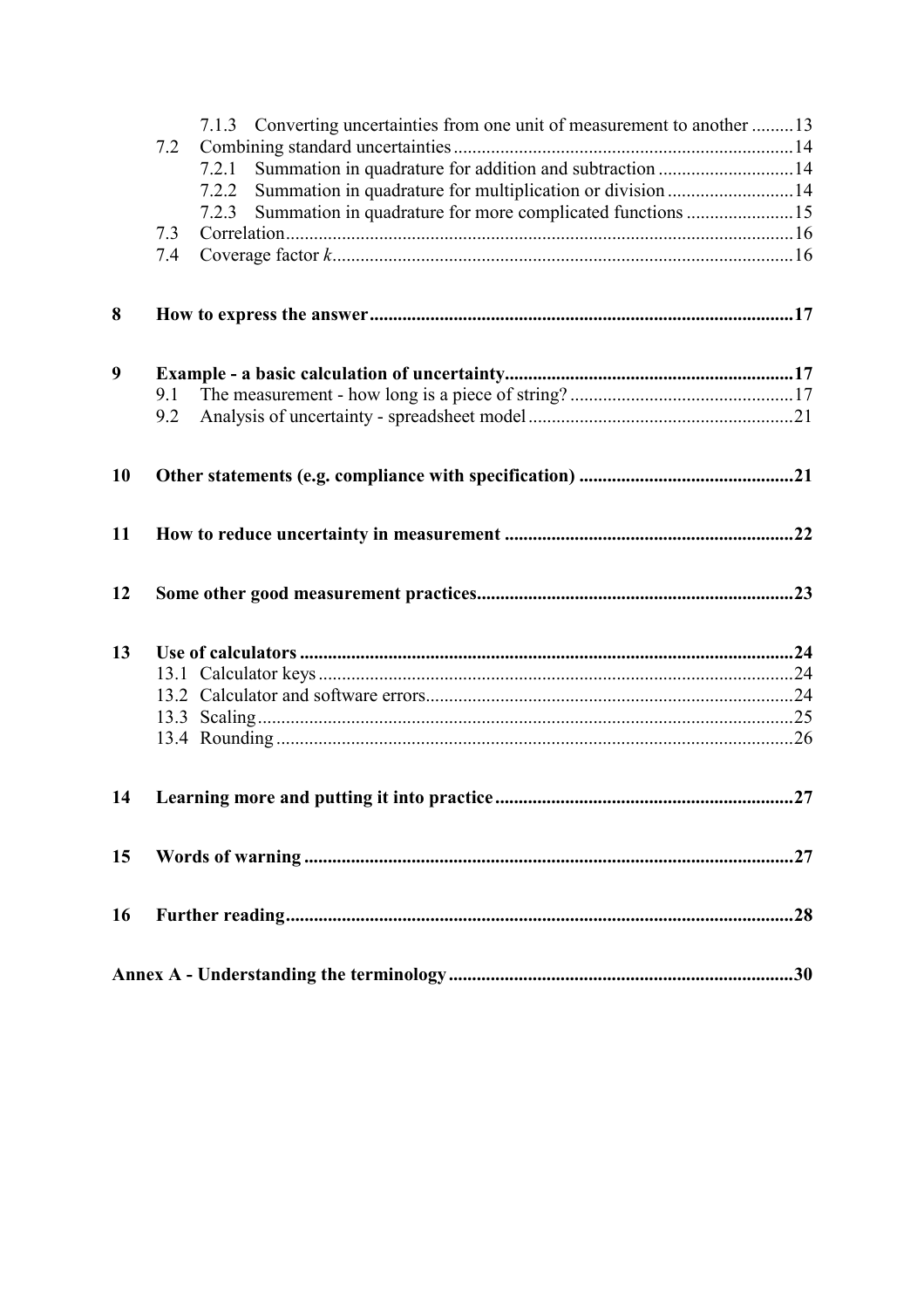### **Foreword**

This is a beginner's guide for people who know little or nothing about uncertainty of measurement, but need to learn about it. It is for technicians and managers in testing and calibration laboratories, technicians and managers in manufacturing, technical salespeople, research scientists, students, teachers, and everyone who has an interest in measurement.

This Beginner's Guide will not teach you all you will need to know to perform your own uncertainty analysis. But it explains the most important things you need to understand before you can master the subject. It will prepare you to read the more advanced and authoritative texts on uncertainty. In particular, this Guide will be useful preparation for reading the United Kingdom Accreditation Service (UKAS) Publication M 3003, 'The Expression of Uncertainty and Confidence in Measurement', and the Publication EA-4/02 of the European co-operation for Accreditation (EA), 'Expression of the Uncertainty in Measurement and Calibration'.

Many people are daunted by the subject of measurement uncertainty. It is a subject that is widely misunderstood, from the factory floor to the highest academic circles. It is a complicated subject, and still evolving. So there is a great need for a guide that provides clear, down-to-earth explanations, easy enough for non-expert readers. In the development of this Beginner's Guide, care has been taken to make the explanations and examples understandable to anyone who can spare the short time it takes to read it. On most pages, examples are given of uncertainties that we meet in everyday situations.

This Beginner's Guide is not the 'last word' on uncertainty of measurement - far from it. It gives only the basic concepts. Although what you can read here is correct and in line with good practice, it is not complete or rigorous. It does not cover any difficult or special cases. (Section 15, 'Words of warning', briefly lists some cases where the basic procedures given in this Guide would not be sufficient.) For more complete information, the references detailed in the 'Further reading' Section should be consulted.

In the first sections of this Beginner's Guide, the concept and importance of measurement uncertainty are introduced. Following this, details are given of how to estimate uncertainties in real measurement situations. The main steps involved in calculating the uncertainty for a measurement are outlined with easy to follow examples. Finally a glossary, some cautionary remarks and list of publications for further reading are given, to direct you towards the next steps in understanding and calculating measurement uncertainties.

My thanks go to John Hurll of UKAS and Maurice Cox of NPL for their assistance during the writing of this document, and also to the many other people who supplied valuable comments and advice during the review process.

Stephanie Bell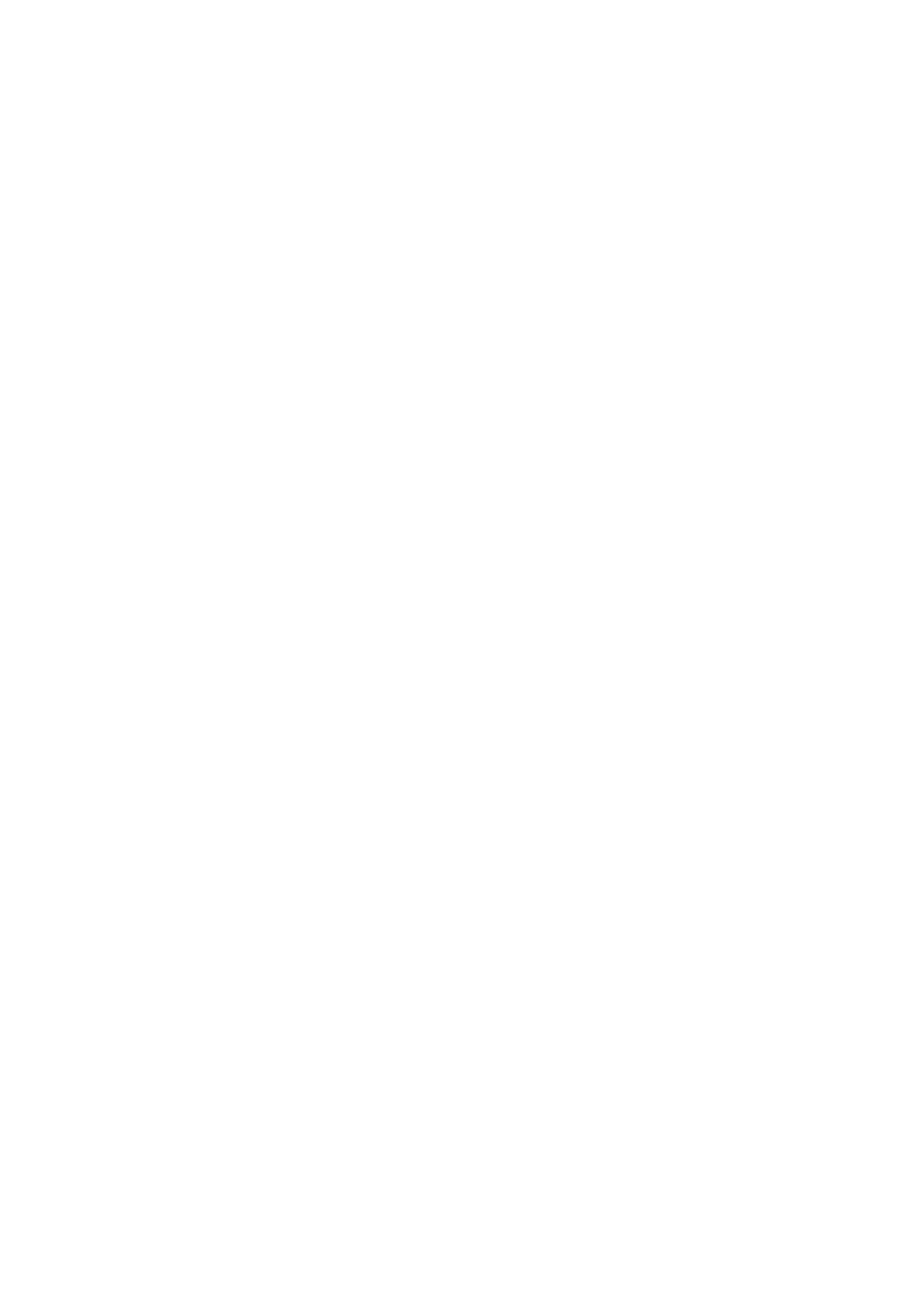### **1 Measurement**

### **1.1 What is a measurement?**

A measurement tells us about a property of something. It might tell us how heavy an object is, or how hot, or how long it is. A measurement gives a number to that property.

Measurements are always made using an instrument of some kind. Rulers, stopwatches, weighing scales, and thermometers are all measuring instruments.

The result of a measurement is normally in two parts: a number and a unit of measurement, e.g. 'How long is it? ... 2 metres.'

### **1.2 What is not a measurement?**

There are some processes that might seem to be measurements, but are not. For example, comparing two pieces of string to see which is longer is not really a measurement. Counting is not normally viewed as a measurement. Often, a test is not a measurement: tests normally lead to a 'yes/no' answer or a 'pass/fail' result. (However, measurements may be part of the process leading up to a test result.)

### **2 Uncertainty of measurement**

### **2.1 What is uncertainty of measurement?**

The uncertainty of a measurement tells us something about its quality.

*Uncertainty of measurement* is the doubt that exists about the result of any measurement. You might think that well-made rulers, clocks and thermometers should be trustworthy, and give the right answers. But for every measurement - even the most careful - there is always a margin of doubt. In everyday speech, this might be expressed as 'give or take' ... e.g. a stick might be two metres long 'give or take a centimetre'.

### **2.2 Expressing uncertainty of measurement**

Since there is always a margin of doubt about any measurement, we need to ask 'How big is the margin?' and 'How bad is the doubt?' Thus, two numbers are really needed in order to quantify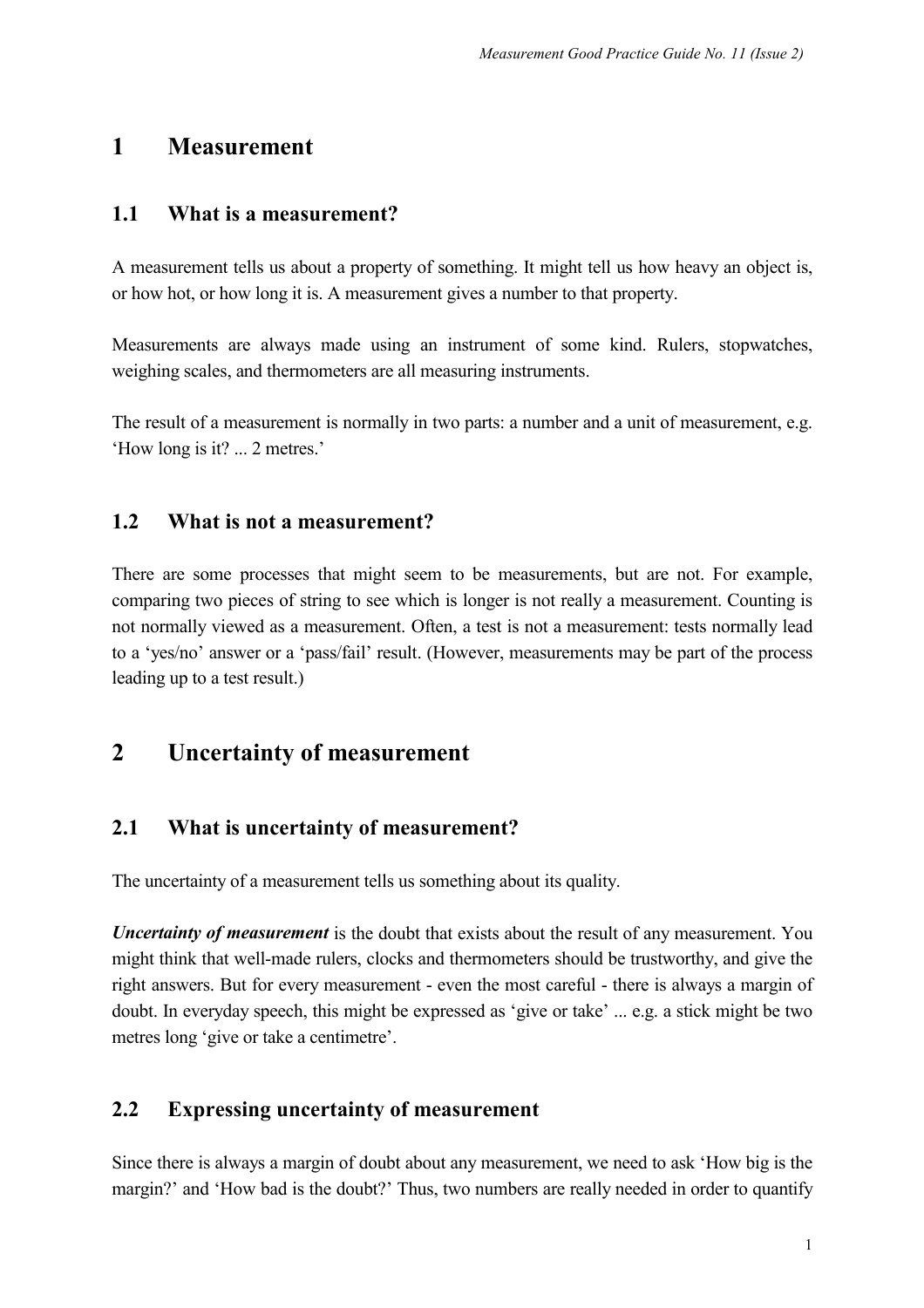an uncertainty. One is the width of the margin, or *interval*. The other is a *confidence level*, and states how sure we are that the 'true value' is within that margin.

For example:

We might say that the length of a certain stick measures 20 centimetres plus or minus 1 centimetre, at the 95 percent confidence level. This result could be written:

20 cm  $\pm$ 1 cm, at a level of confidence of 95%.

The statement says that we are 95 percent sure that the stick is between 19 centimetres and 21 centimetres long. There are other ways to state confidence levels. More will be said about this later on, in Section 7.

### **2.3 Error versus uncertainty**

It is important not to confuse the terms 'error' and 'uncertainty'.

*Error* is the difference between the measured value and the 'true value' of the thing being measured.

*Uncertainty* is a quantification of the doubt about the measurement result.

Whenever possible we try to correct for any known *errors*: for example, by applying *corrections* from calibration certificates. But any error whose value we do not know is a source of uncertainty.

### **2.4 Why is uncertainty of measurement important?**

You may be interested in uncertainty of measurement simply because you wish to make good quality measurements and to understand the results. However, there are other more particular reasons for thinking about measurement uncertainty.

You may be making the measurements as part of a:

- **calibration** where the uncertainty of measurement must be reported on the certificate
- **test** where the uncertainty of measurement is needed to determine a pass or fail

or to meet a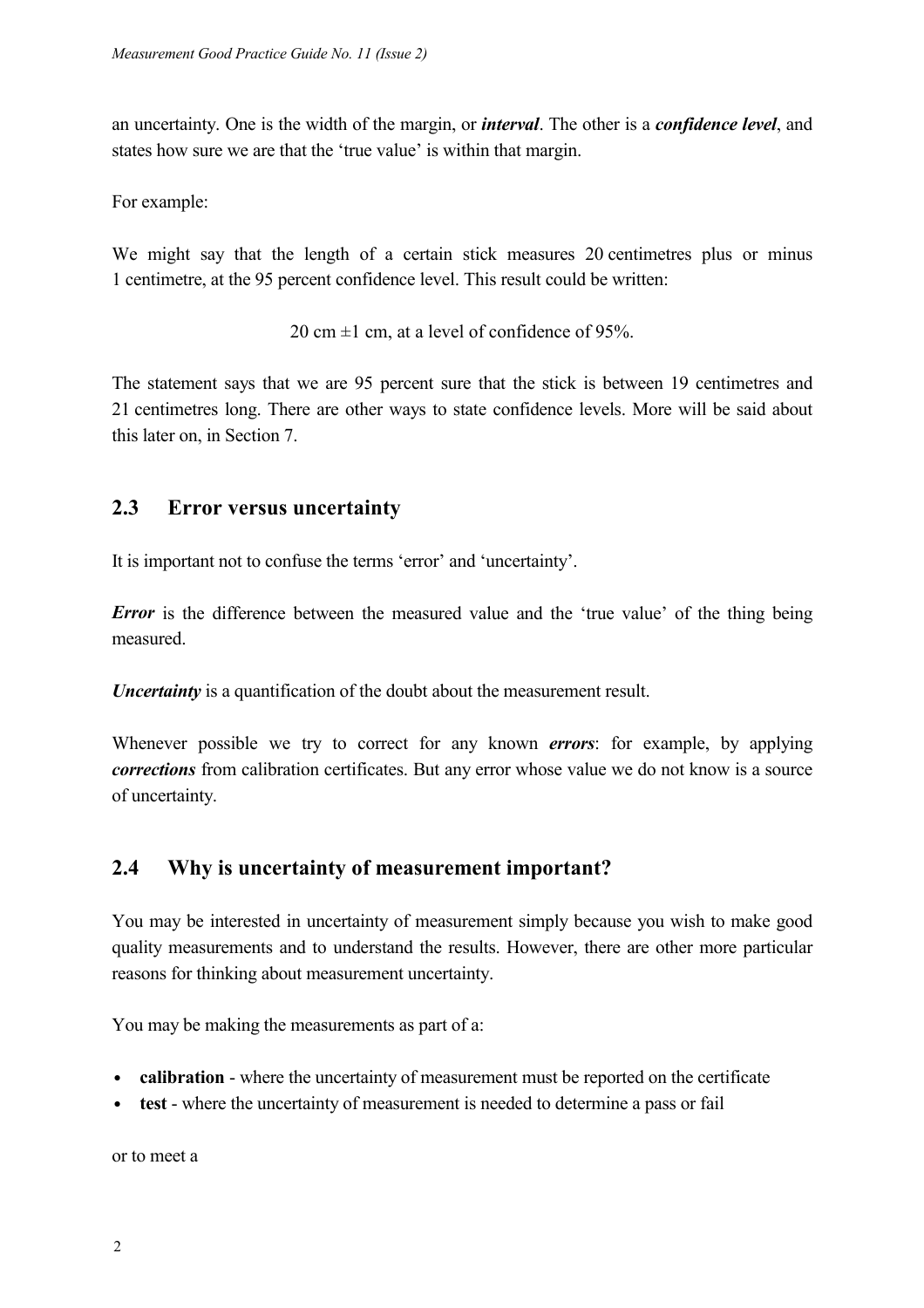• **tolerance** - where you need to know the uncertainty before you can decide whether the tolerance is met

... or you may need to read and understand a calibration certificate or a written specification for a test or measurement.

### **3 Basic statistics on sets of numbers**

### **3.1 'Measure thrice, cut once' ...** *operator error*

There is a saying among craftsmen, 'Measure thrice, cut once'. This means that you can reduce the risk of making a mistake in the work by checking the measurement a second or third time before you proceed.



*'Measure thrice, cut once'. You can reduce the risk of making a mistake by checking the measurement a second or third time.* 

In fact it is wise to make any measurement at least three times. Making only one measurement means that a mistake could go completely unnoticed. If you make two measurements and they do not agree, you still may not know which is 'wrong'. But if you make three measurements, and two agree with each other while the third is very different, then you could be suspicious about the third.

So, simply to guard against gross mistakes, or *operator error*, it is wise to make at least three tries at any measurement. But uncertainty of measurement is not really about operator error. There are other good reasons for repeating measurements many times.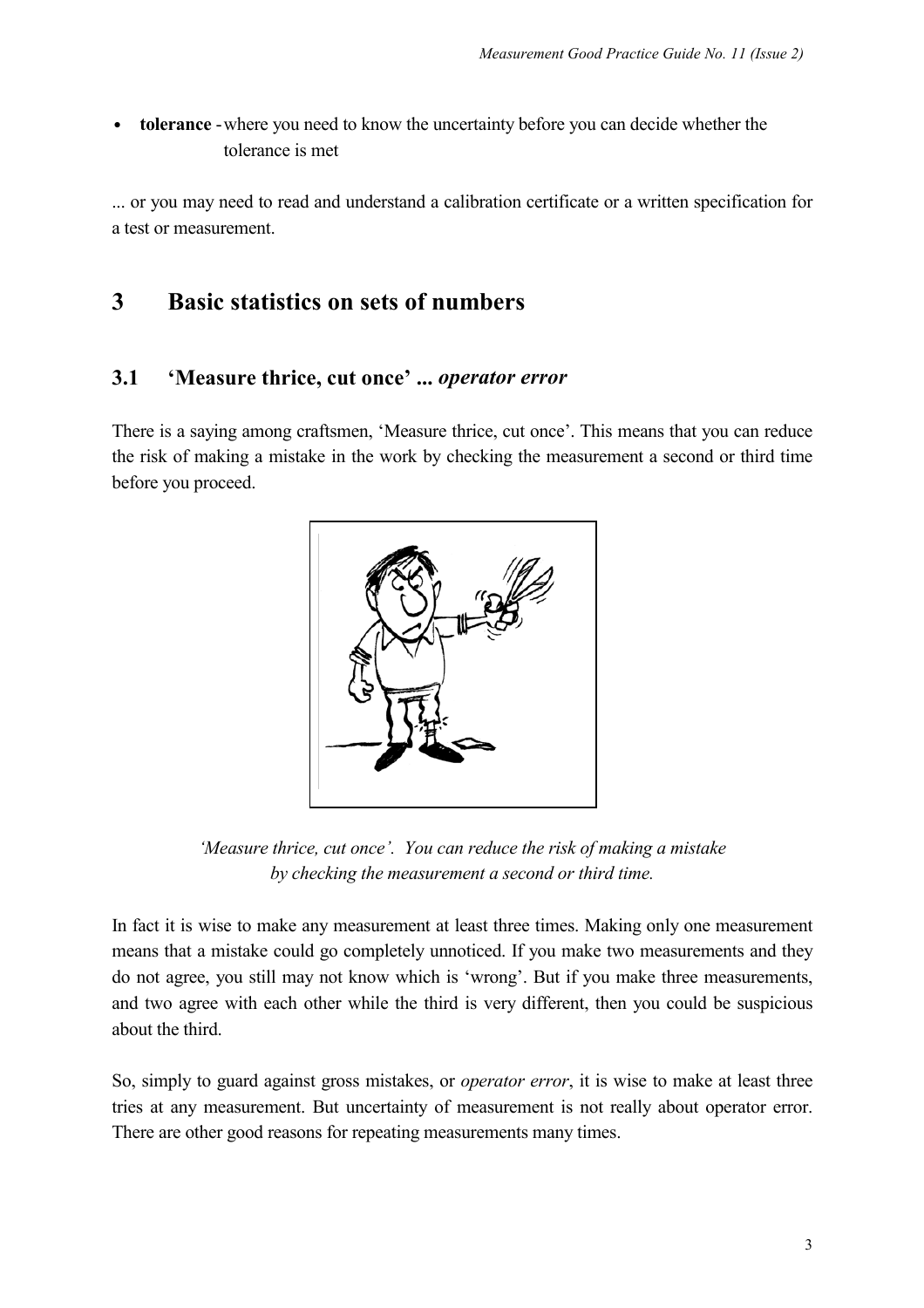### **3.2 Basic statistical calculations**

You can increase the amount of information you get from your measurements by taking a number of readings and carrying out some basic statistical calculations. The two most important statistical calculations are to find the average or *arithmetic mean*, and the *standard deviation* for a set of numbers.

### **3.3 Getting the best estimate - taking the average of a number of readings**

If repeated measurements give different answers, you may not be doing anything wrong. It may be due to natural variations in what is going on. (For example, if you measure a wind speed outdoors, it will not often have a steady value.) Or it may be because your measuring instrument does not behave in a completely stable way. (For example, tape measures may stretch and give different results.)

If there is variation in readings when they are repeated, it is best to take many readings and take an average. An average gives you an estimate of the 'true' value. An *average* or *arithmetic mean* is usually shown by a symbol with a bar above it, e.g.  $\bar{x}$  ('x-bar') is the mean value of *x*. Figure 1 shows an illustration of a set of values and their mean value. Example 1 shows how to calculate an arithmetic mean.



*Figure 1. 'Blob plot' illustrating an example set of values and showing the mean* 

### **3.4 How many readings should you average?**

Broadly speaking, the more measurements you use, the better the estimate you will have of the 'true' value. The ideal would be to find the mean from an infinite set of values. The more results you use, the closer you get to that ideal estimate of the mean. But performing more readings takes extra effort, and yields 'diminishing returns'. What is a good number? Ten is a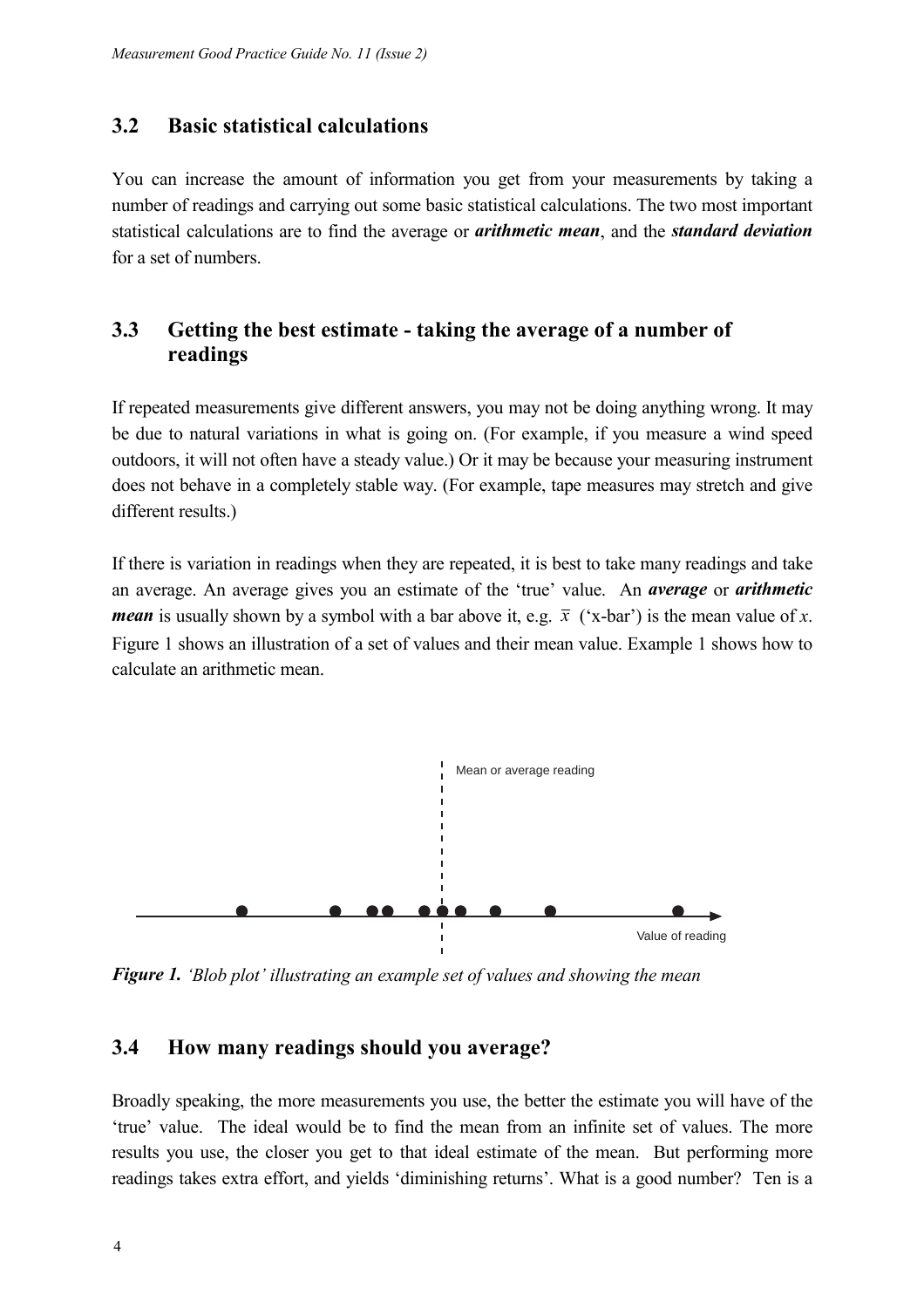popular choice because it makes the arithmetic easy. Using 20 would only give a slightly better estimate than 10. Using 50 would be only slightly better than 20. As a rule of thumb usually between 4 and 10 readings is sufficient.

#### **Example 1. Taking the** *average* **or** *arithmetic mean* **of a number of values**

Suppose you have a set of 10 readings. To find the average, add them together and divide by the number of values (10 in this case).

The readings are: 16, 19, 18, 16, 17, 19, 20, 15, 17 and 13

The sum of these is: 170

The average of the 10 readings is: 170  $= 17$ 

### **3.5 Spread ...** *standard deviation*

When repeated measurements give different results, we want to know how widely *spread* the readings are. The spread of values tells us something about the uncertainty of a measurement. By knowing how large this spread is, we can begin to judge the quality of the measurement or the set of measurements.

Sometimes it is enough to know the *range* between the highest and lowest values. But for a small set of values this may not give you useful information about the spread of the readings in between the highest and the lowest. For example, a large spread could arise because a single reading is very different from the others.

The usual way to quantify spread is *standard deviation*. The standard deviation of a set of numbers tells us about how different the individual readings typically are from the average of the set.

As a 'rule of thumb', roughly two thirds of all readings will fall between plus and minus  $(\pm)$  one standard deviation of the average. Roughly 95% of all readings will fall within two standard deviations. This 'rule' applies widely although it is by no means universal.

The 'true' value for the standard deviation can only be found from a very large (infinite) set of readings. From a moderate number of values, only an estimate of the standard deviation can be found. The symbol *s* is usually used for the *estimated standard deviation*.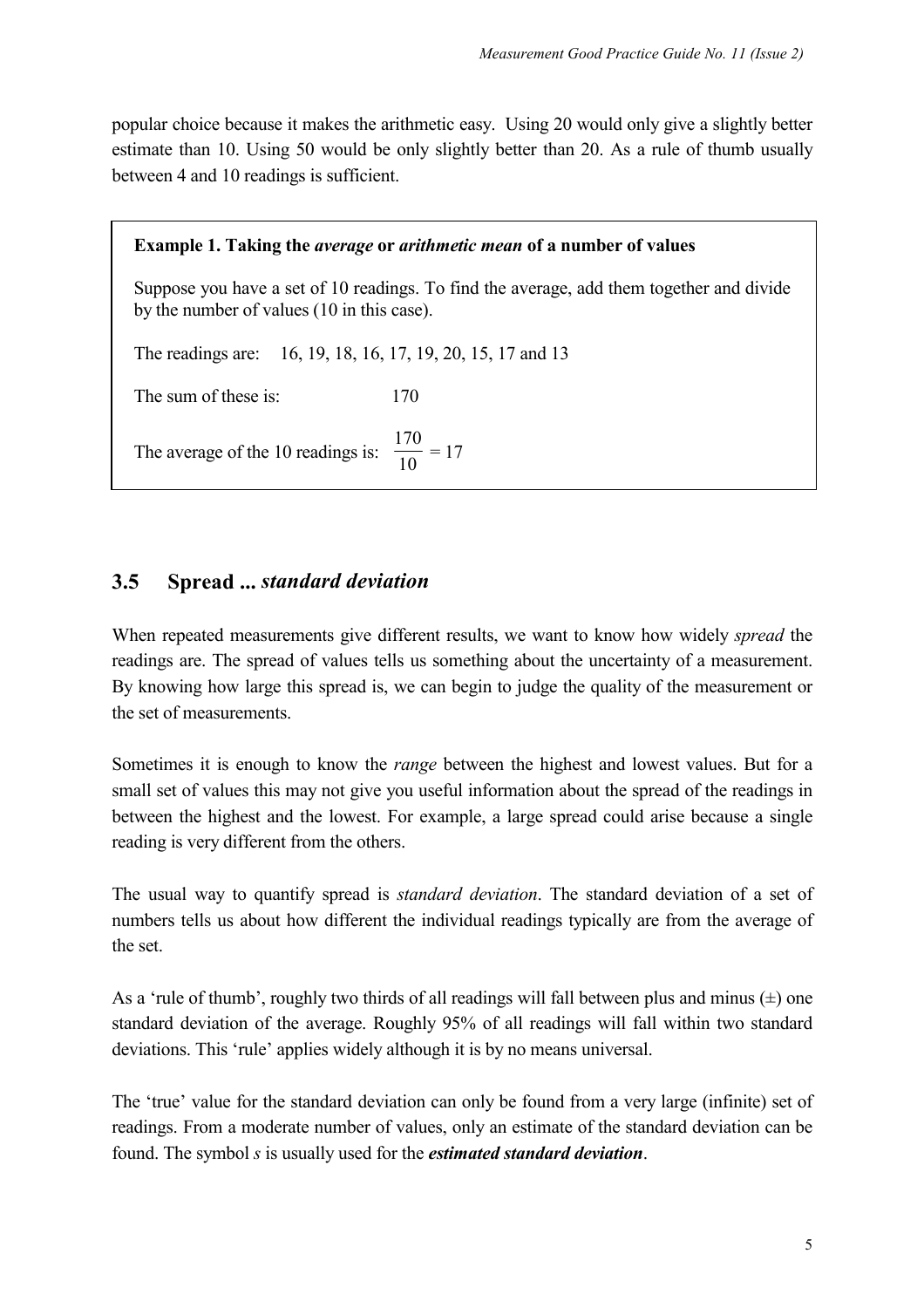### **3.6 Calculating an estimated standard deviation**

Example 2 shows how to calculate an estimate of standard deviation.

| Example 2. Calculating the estimated standard deviation of a set of values                                                                                |                                                                                                                               |  |  |  |  |  |  |  |       |
|-----------------------------------------------------------------------------------------------------------------------------------------------------------|-------------------------------------------------------------------------------------------------------------------------------|--|--|--|--|--|--|--|-------|
|                                                                                                                                                           | It is rarely convenient to calculate standard deviations by hand, with pen and<br>paper alone. But it can be done as follows: |  |  |  |  |  |  |  |       |
|                                                                                                                                                           | Suppose you have a set of <i>n</i> readings (let's use the same set of 10 as above).<br>Start by finding the average:         |  |  |  |  |  |  |  |       |
|                                                                                                                                                           | For the set of readings we used before, 16, 19, 18, 16, 17, 19, 20, 15, 17 and<br>13, the average is 17.                      |  |  |  |  |  |  |  |       |
|                                                                                                                                                           | Next, find the difference between each reading and the average,                                                               |  |  |  |  |  |  |  |       |
| i.e. $-1$ $+2$ $+1$ $-1$ 0 $+2$ $+3$ $-2$ 0                                                                                                               |                                                                                                                               |  |  |  |  |  |  |  | $-4,$ |
| and square each of these,                                                                                                                                 |                                                                                                                               |  |  |  |  |  |  |  |       |
| i.e. 1 4 1 1 0 4 9 4 0                                                                                                                                    |                                                                                                                               |  |  |  |  |  |  |  | 16.   |
| Next, find the total and divide by $n-1$ (in this case <i>n</i> is 10, so $n-1$ is 9),<br>i.e.<br>$\frac{1+4+1+1+0+4+9+4+0+16}{9} = \frac{40}{9} = 4.44.$ |                                                                                                                               |  |  |  |  |  |  |  |       |
| The estimated standard deviation, $s$ , is found by taking the square root of the<br>total, i.e.<br>$s = \sqrt{4.44} = 21$                                |                                                                                                                               |  |  |  |  |  |  |  |       |
|                                                                                                                                                           | (correct to one decimal place).                                                                                               |  |  |  |  |  |  |  |       |

The complete process of calculating the estimated standard deviation for a series of *n*  measurements can be expressed mathematically as:

$$
s = \sqrt{\frac{\sum_{i=1}^{n} (x_i - \overline{x})^2}{(n-1)}},
$$
\n(1)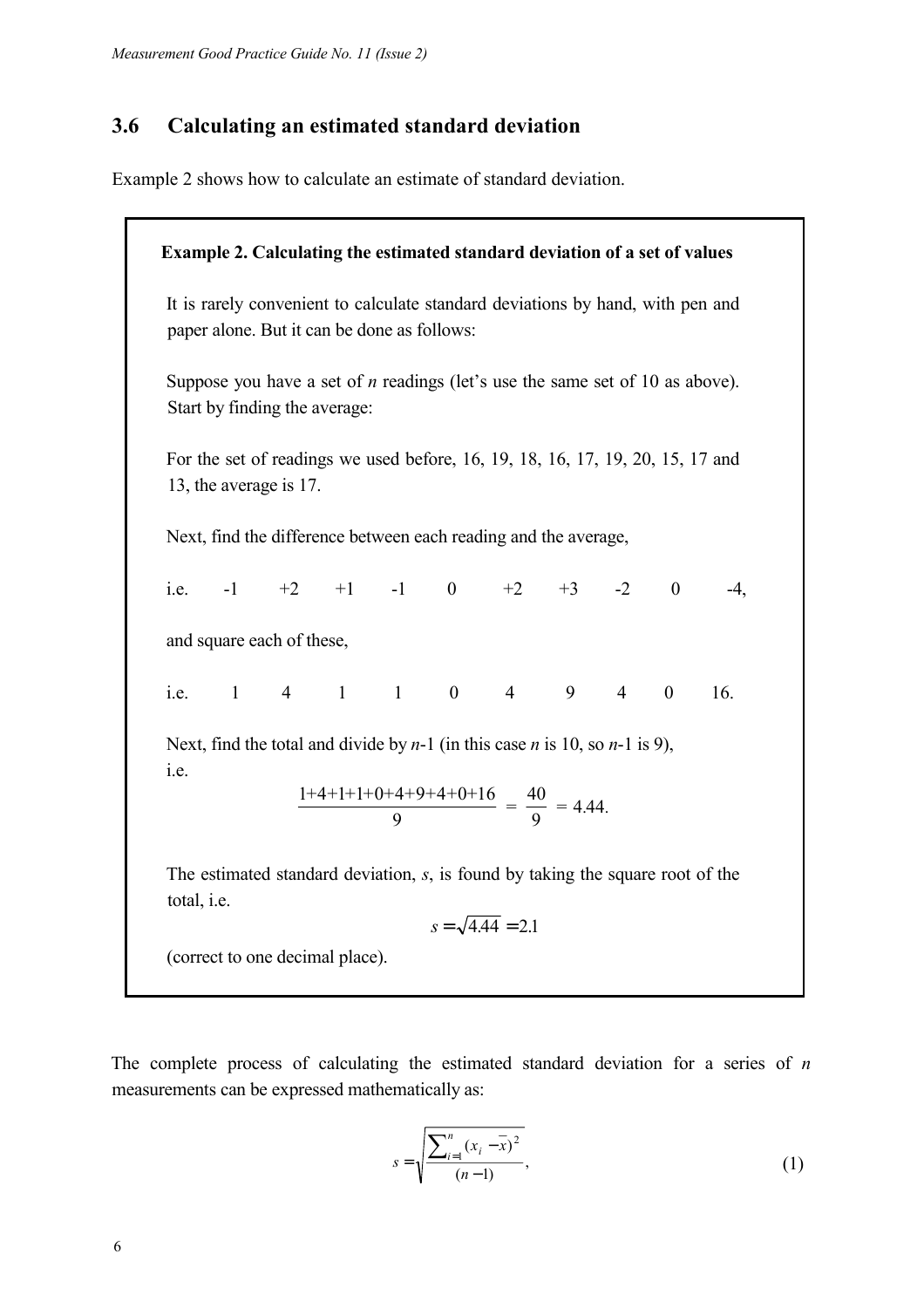where  $x_i$  is the result of the *i*th measurement and  $\bar{x}$  is the arithmetic mean of the *n* results considered.

**Calculator tip:** It is usually easiest to use the function key on a calculator to find the estimated standard deviation. Enter the readings into the calculator memory according to the instructions for your calculator, then use the 'estimated standard deviation' key (*s*, or  $\sigma_{n-1}$  'sigma n minus one'). See Section 13 for more information on the use of calculators.

### **3.7 How many readings do you need to find an estimated standard deviation?**

Again, the more readings you use, the better the estimate will be. In this case it is the estimate of *uncertainty* that improves with the number of readings (not the estimate of the mean or 'end result'). In ordinary situations 10 readings is enough. For a more thorough estimate, the results should be adjusted to take into account the number of readings. (See Section 16 for further reading which covers this subject.)

### **4 Where do errors and uncertainties come from?**

Many things can undermine a measurement. Flaws in the measurement may be visible or invisible. Because real measurements are never made under perfect conditions, errors and uncertainties can come from:

- **The measuring instrument** instruments can suffer from errors including bias, changes due to ageing, wear, or other kinds of drift, poor readability, noise (for electrical instruments) and many other problems.
- **The item being measured** which may not be stable. (Imagine trying to measure the size of an ice cube in a warm room.)
- **The measurement process** the measurement itself may be difficult to make. For example measuring the weight of small but lively animals presents particular difficulties in getting the subjects to co-operate.
- **'Imported' uncertainties** calibration of your instrument has an uncertainty which is then built into the uncertainty of the measurements you make. (But remember that the uncertainty due to not calibrating would be much worse.)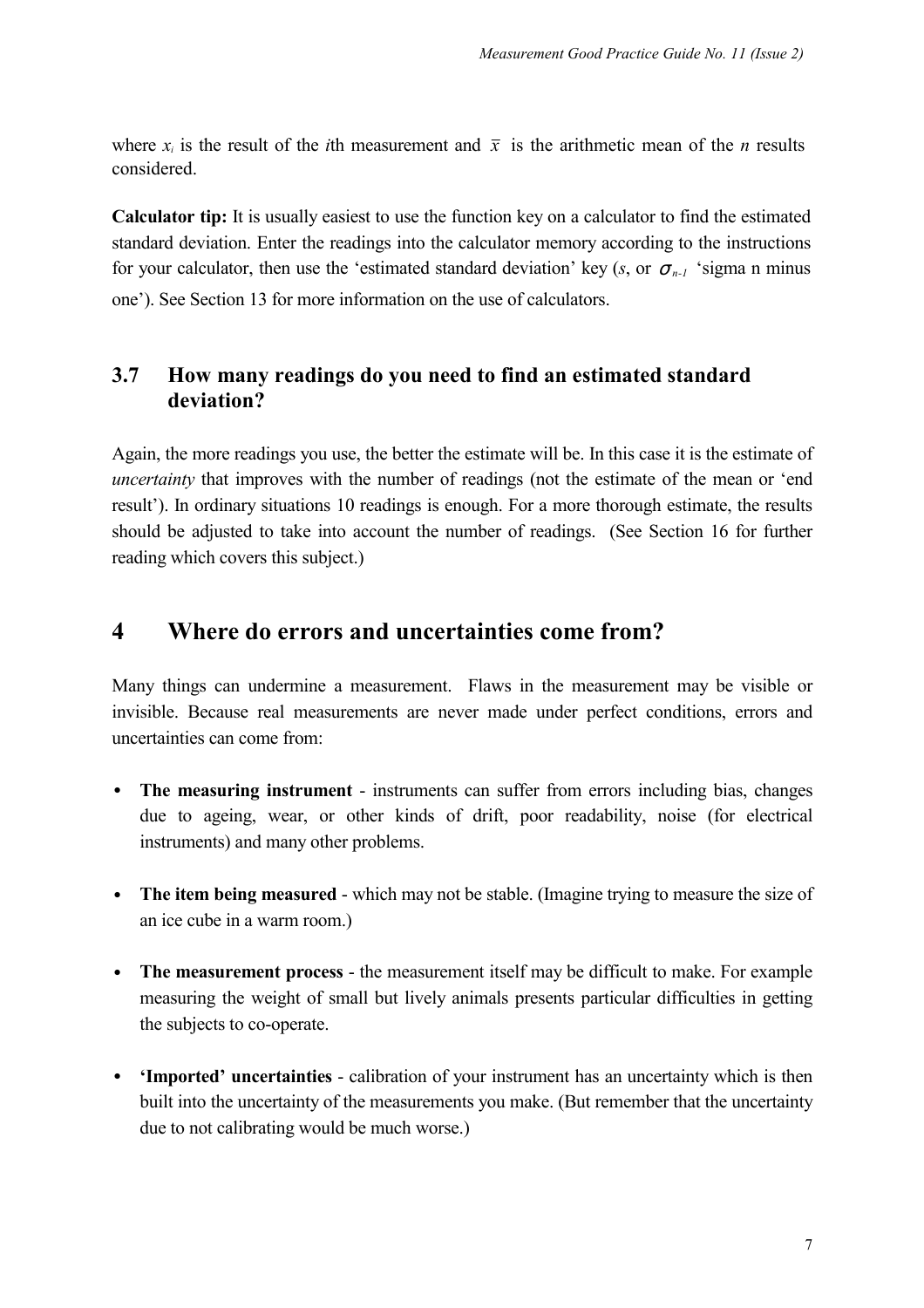

*Visual alignment is an operator skill. A movement of the observer can make an object appear to move. 'Parallax errors' of this kind can occur when reading a scale with a pointer.* 

- **Operator skill** some measurements depend on the skill and judgement of the operator. One person may be better than another at the delicate work of setting up a measurement, or at reading fine detail by eye. The use of an instrument such as a stopwatch depends on the reaction time of the operator. (But gross mistakes are a different matter and are not to be accounted for as uncertainties.)
- **Sampling issues** the measurements you make must be properly representative of the process you are trying to assess. If you want to know the temperature at the work-bench, don't measure it with a thermometer placed on the wall near an air conditioning outlet. If you are choosing samples from a production line for measurement, don't always take the first ten made on a Monday morning.
- The environment temperature, air pressure, humidity and many other conditions can affect the measuring instrument or the item being measured.

Where the size and effect of an error are known (e.g. from a calibration certificate) a correction can be applied to the measurement result. But, in general, uncertainties from each of these sources, and from other sources, would be individual 'inputs' contributing to the overall uncertainty in the measurement.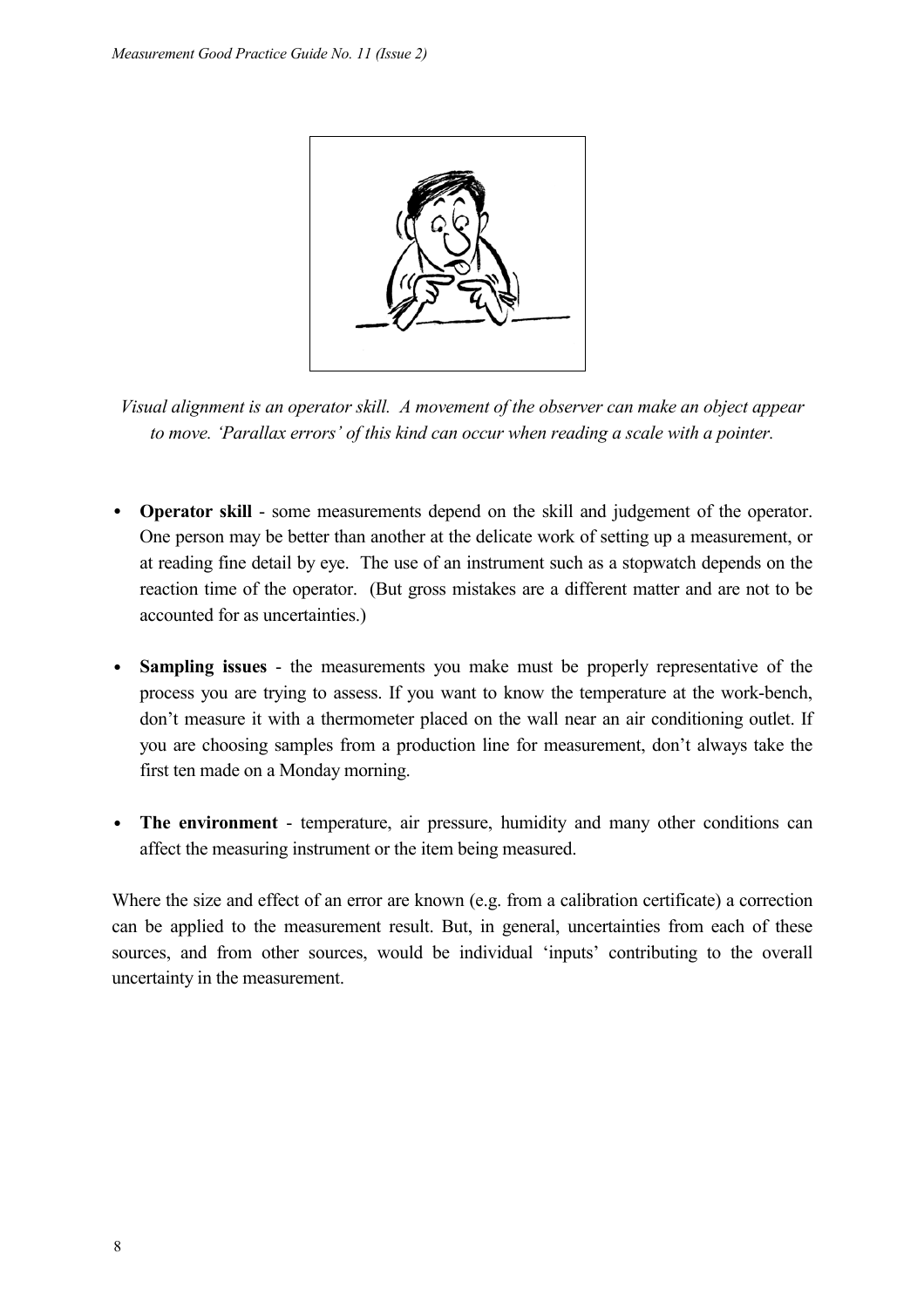### **5 The general kinds of uncertainty in any measurement**

### **5.1 Random or systematic**

The effects that give rise to uncertainty in measurement can be either:

- **random** where repeating the measurement gives a randomly different result. If so, the more measurements you make, and then average, the better estimate you generally can expect to get.
- or
	- **systematic** where the same influence affects the result for each of the repeated measurements (but you may not be able to tell). In this case, you learn nothing extra just by repeating measurements. Other methods are needed to estimate uncertainties due to systematic effects, e.g. different measurements, or calculations.

### **5.2 Distribution - the 'shape' of the errors**

The spread of a set of values can take different forms, or *probability distributions.*

#### **5.2.1 Normal distribution**

In a set of readings, sometimes the values are more likely to fall near the average than further away. This is typical of a *normal* or *Gaussian* distribution. You might see this type of distribution if you examined the heights of individuals in a large group of men. Most men are close to average height; few are extremely tall or short.

Figure 2 shows a set of 10 'random' values in an approximately normal distribution. A sketch of a normal distribution is shown in Figure 3.



Mean or average reading Probability of occurrence Value of reading

*Figure 2. 'Blob plot' of a set of values lying in a normal distribution*

*Figure 3.**Sketch of a 'normal' distribution*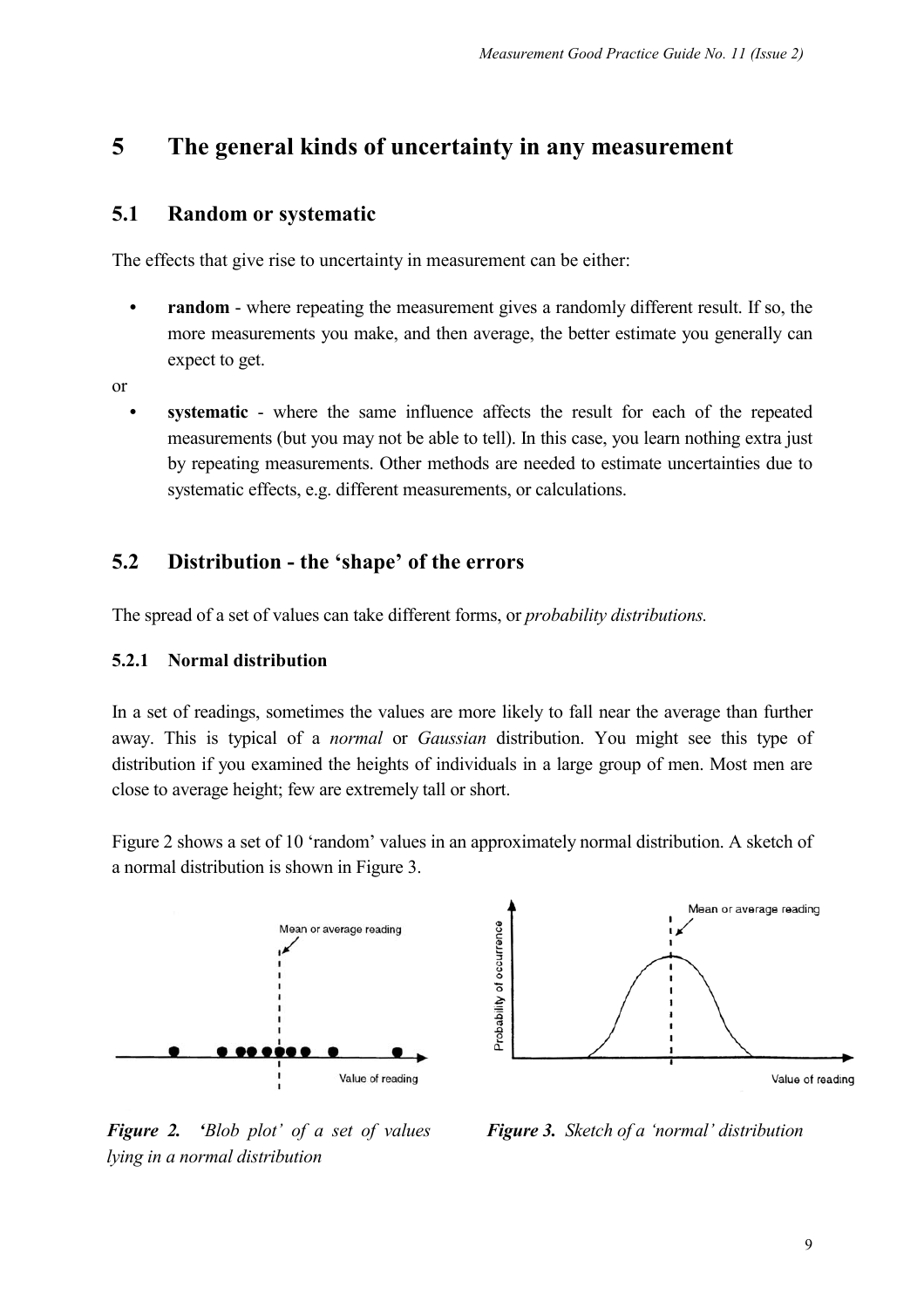#### **5.2.2 Uniform or rectangular distribution**

When the measurements are quite evenly spread between the highest and the lowest values, a *rectangular* or *uniform* distribution is produced. This would be seen if you examined how rain drops fall on a thin, straight telephone wire, for example. They would be as likely to fall on any one part as on another.

Figure 4 shows a set of 10 'random' values in an approximately rectangular distribution. A sketch of a rectangular distribution is shown in Figure 5.



*Figure 4. 'Blob plot' of a set of values lying in a rectangular distribution.* 

*Figure 5. Sketch of a rectangular distribution.* 

#### **5.2.3 Other distributions**

More rarely, distributions can have other shapes, for example, triangular, M-shaped (bimodal or two-peaked), or lop-sided (skew).

#### **5.3 What is not a measurement uncertainty?**

Mistakes made by operators are not measurement uncertainties. They should not be counted as contributing to uncertainty. They should be avoided by working carefully and by checking work.

Tolerances are not uncertainties. They are acceptance limits which are chosen for a process or a product. (See Section 10 below, about compliance with specifications.)

Specifications are not uncertainties. A specification tells you what you can expect from a product. It may be very wide-ranging, including 'non-technical' qualities of the item, such as its appearance. (See Section 10 below).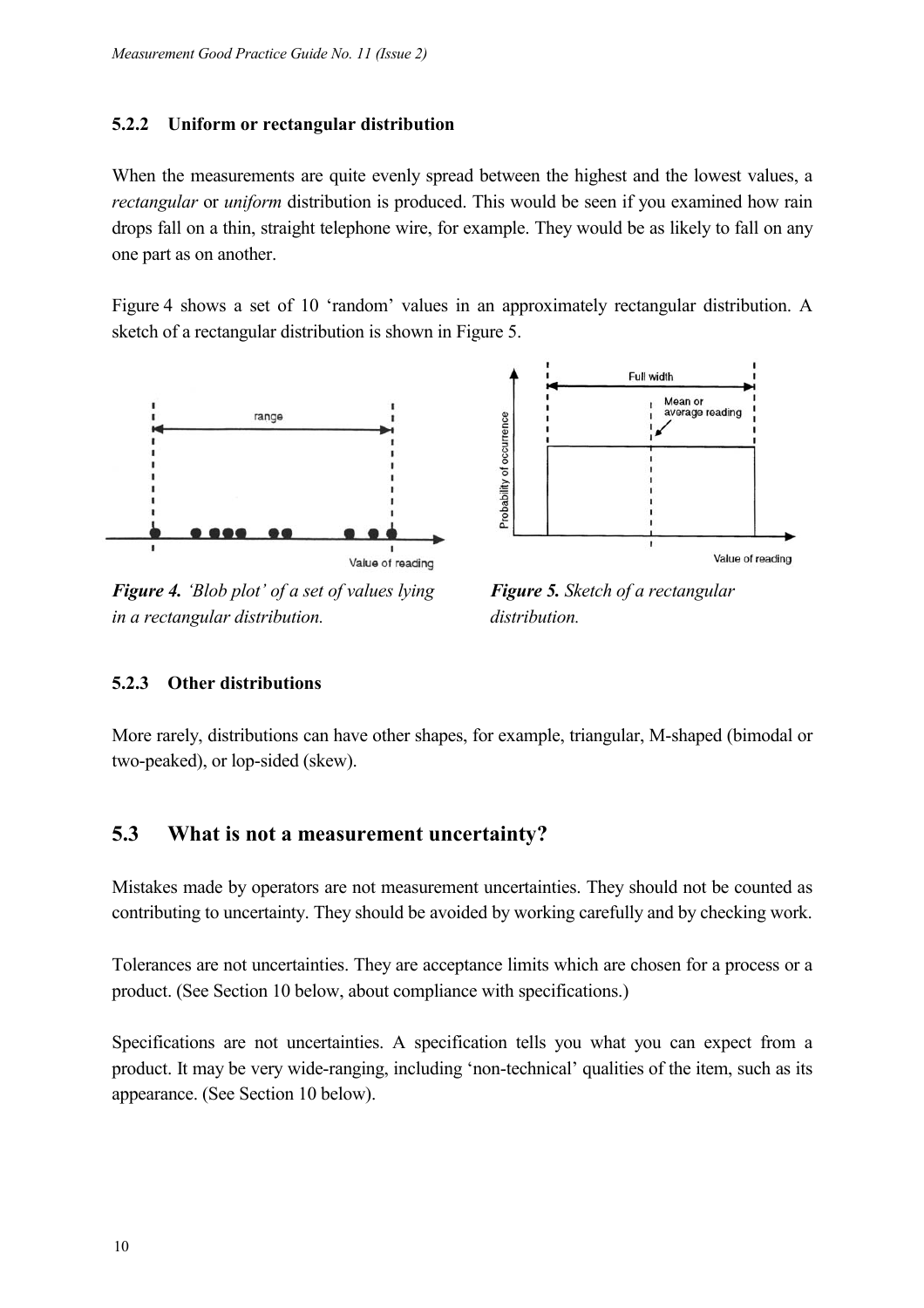Accuracy (or rather inaccuracy) is not the same as uncertainty. Unfortunately, usage of these words is often confused. Correctly speaking, 'accuracy' is a qualitative term (e.g. you could say that a measurement was 'accurate' or 'not accurate'). Uncertainty is quantitative. When a 'plus or minus' figure is quoted, it may be called an uncertainty, but not an accuracy.

Errors are not the same as uncertainties (even though it has been common in the past to use the words interchangeably in phrases like 'error analysis'). See the earlier comments in Section 2.3.

Statistical analysis is not the same as uncertainty analysis. Statistics can be used to draw all kinds of conclusions which do not by themselves tell us anything about uncertainty. Uncertainty analysis is only one of the uses of statistics.

### **6 How to calculate uncertainty of measurement**

To calculate the uncertainty of a measurement, firstly you must identify the sources of uncertainty in the measurement. Then you must estimate the size of the uncertainty from each source. Finally the individual uncertainties are combined to give an overall figure.

There are clear rules for assessing the contribution from each uncertainty, and for combining these together.

### **6.1 The two ways to estimate uncertainties**

No matter what are the sources of your uncertainties, there are two approaches to estimating them: 'Type A' and 'Type B' evaluations. In most measurement situations, uncertainty evaluations of both types are needed.

*Type A evaluations* - uncertainty estimates using statistics (usually from repeated readings)

*Type B evaluations* - uncertainty estimates from any other information. This could be information from past experience of the measurements, from calibration certificates, manufacturer's specifications, from calculations, from published information, and from common sense.

There is a temptation to think of 'Type A' as 'random' and 'Type B' as 'systematic', but this is not necessarily true.

How to use the information from Type A and Type B evaluations is described below.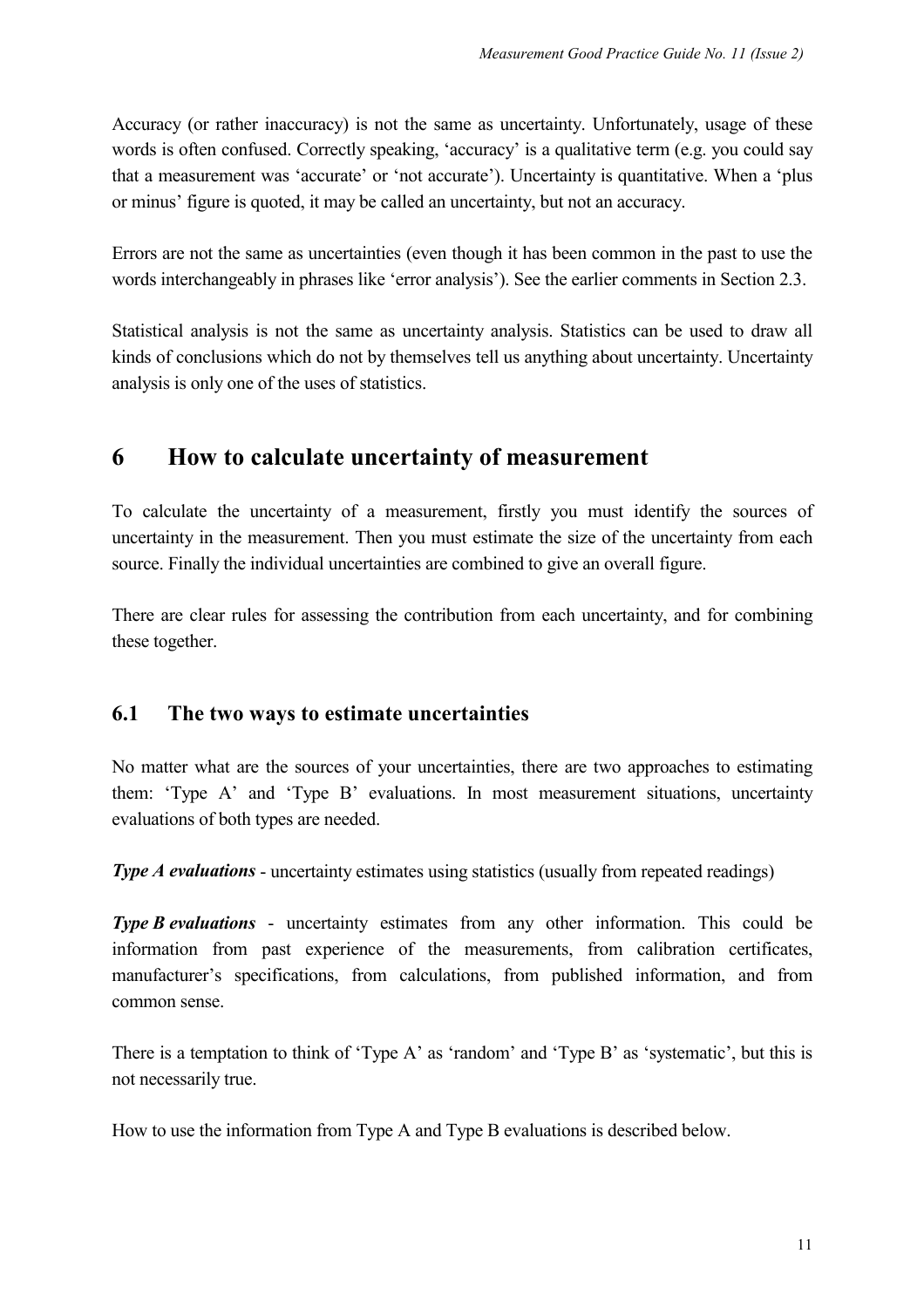### **6.2 Eight main steps to evaluating uncertainty**

The main steps to evaluating the overall uncertainty of a measurement are as follows.

- 1. Decide what you need to find out from your measurements. Decide what actual measurements and calculations are needed to produce the final result.
- 2. Carry out the measurements needed.
- 3. Estimate the uncertainty of each input quantity that feeds into the final result. Express all uncertainties in similar terms. (See Section 7.1).
- 4. Decide whether the errors of the input quantities are independent of each other. If you think not, then some extra calculations or information are needed. (See correlation in Section 7.3.)
- 5. Calculate the result of your measurement (including any known corrections for things such as calibration).
- 6. Find the combined standard uncertainty from all the individual aspects. (See Section 7.2.)
- 7. Express the uncertainty in terms of a coverage factor (see Section 7.4), together with a size of the uncertainty interval, and state a level of confidence.
- 8. Write down the measurement result and the uncertainty, and state how you got both of these. (See Section 8.)

This is a general outline of the process. An example where these steps are carried out is given in Section 9.

### **7 Other things you should know before making an uncertainty calculation**

Uncertainty contributions must be expressed in similar terms before they are combined. Thus, all the uncertainties must be given in the same units, and at the same level of confidence.

### **7.1 Standard uncertainty**

All contributing uncertainties should be expressed at the same confidence level, by converting them into *standard uncertainties*. A standard uncertainty is a margin whose size can be thought of as 'plus or minus one standard deviation'. The standard uncertainty tells us about the uncertainty of an average (not just about the spread of values). A standard uncertainty is usually shown by the symbol  $u$  (small u), or  $u(y)$  (the standard uncertainty in  $y$ ).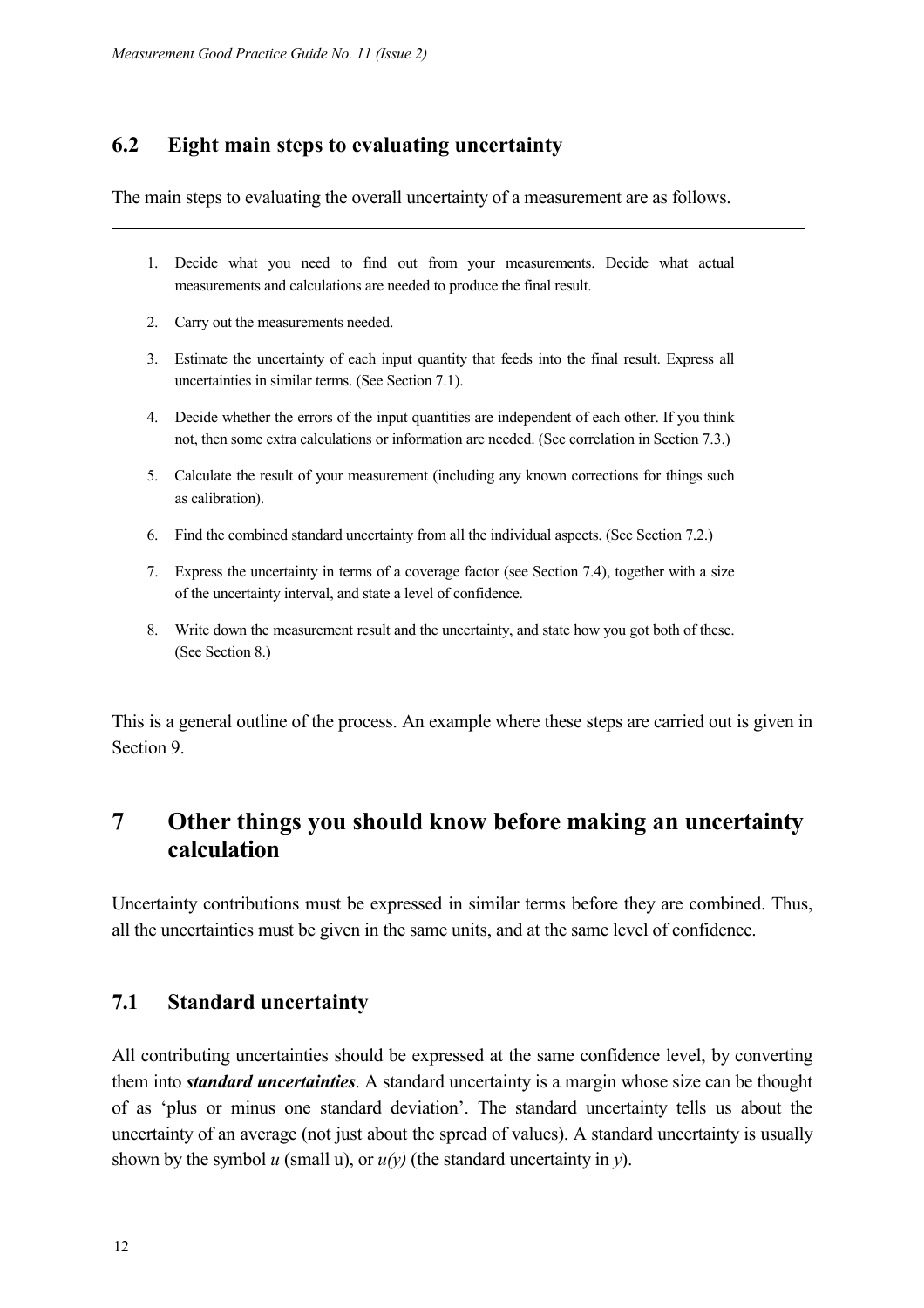#### **7.1.1 Calculating standard uncertainty for a Type A evaluation**

When a set of several repeated readings has been taken (for a Type A estimate of uncertainty), the mean,  $\bar{x}$ , and estimated standard deviation, *s*, can be calculated for the set. From these, the estimated standard uncertainty, *u*, of the mean is calculated from:

$$
u = \frac{s}{\sqrt{n}} \tag{2}
$$

where *n* was the number of measurements in the set. (The standard uncertainty of the mean has historically also been called the standard deviation of the mean, or the standard error of the mean.)

#### **7.1.2 Calculating standard uncertainty for a Type B evaluation**

Where the information is more scarce (in some Type B estimates), you might only be able to estimate the upper and lower limits of uncertainty. You may then have to assume the value is equally likely to fall anywhere in between, i.e. a rectangular or uniform distribution. The standard uncertainty for a rectangular distribution is found from:

$$
\frac{a}{\sqrt{3}}\tag{3}
$$

where  $a$  is the semi-range (or half-width) between the upper and lower limits.

Rectangular or uniform distributions occur quite commonly, but if you have good reason to expect some other distribution, then you should base your calculation on that. For example, you can usually assume that uncertainties 'imported' from the calibration certificate for a measuring instrument are normally distributed.

#### **7.1.3 Converting uncertainties from one unit of measurement to another**

Uncertainty contributions must be in the same units before they are combined. As the saying goes, you cannot 'compare apples with pears'.

For example, in making a measurement of length, the measurement uncertainty will also eventually be stated in terms of length. One source of uncertainty might be the variation in room temperature. Although the *source* of this uncertainty is temperature, the *effect* is in terms of length, and it must be accounted for in units of length. You might know that the material being measured expands in length by 0.1 percent for every degree rise in temperature. In that case, a temperature uncertainty of  $\pm 2$  °C would give a length uncertainty of  $\pm 0.2$  cm in a piece of the material 100 cm long.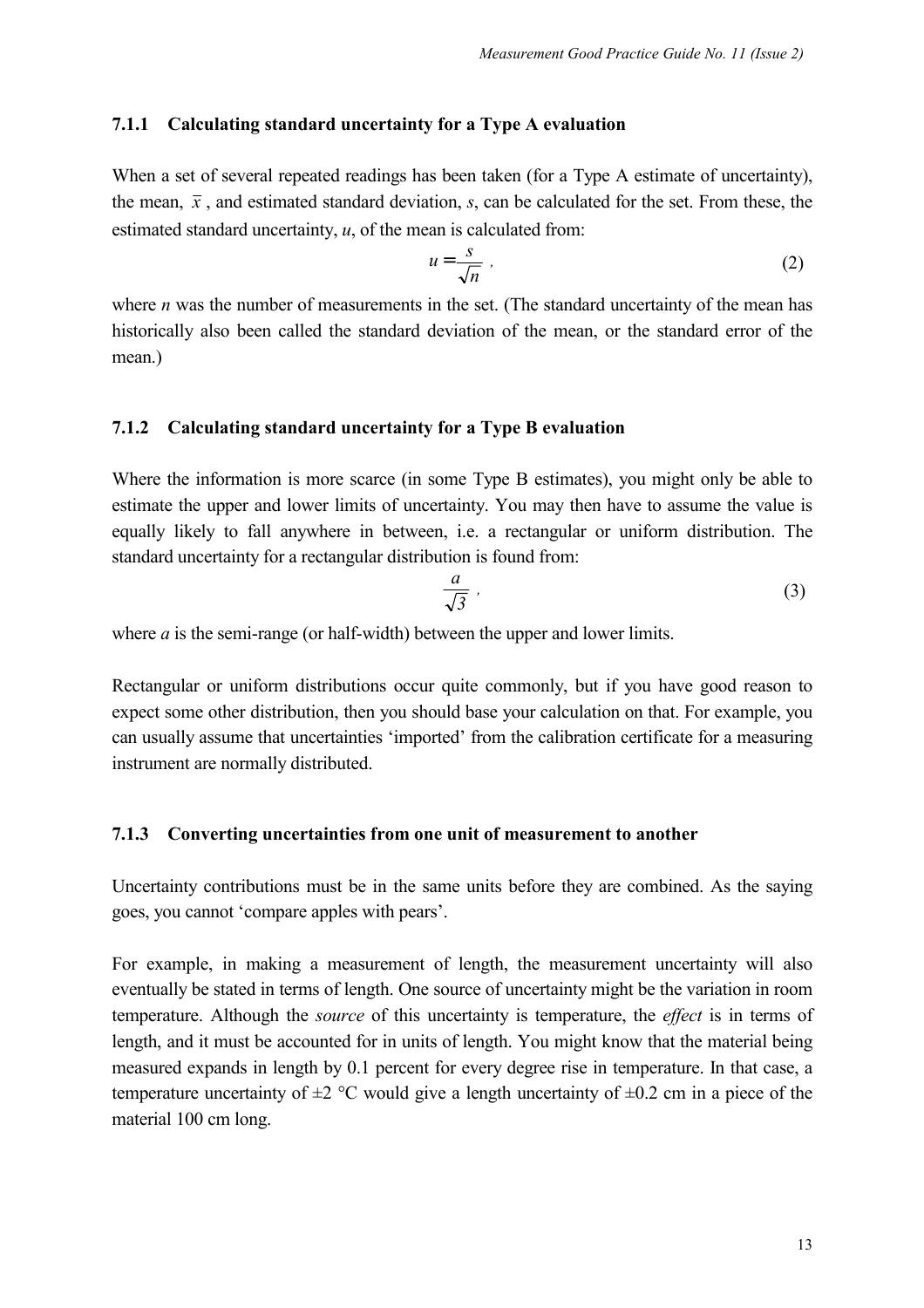Once the standard uncertainties are expressed in consistent units, the combined uncertainty can be found using one of the following techniques.

### **7.2 Combining standard uncertainties**

Individual standard uncertainties calculated by Type A or Type B evaluations can be combined validly by 'summation in quadrature' (also known as 'root sum of the squares'). The result of this is called the *combined standard uncertainty*, shown by  $u_c$  or  $u_c(y)$ .

Summation in quadrature is simplest where the result of a measurement is reached by addition or subtraction. The more complicated cases are also covered below for the multiplication and division of measurements, as well as for other functions.

#### **7.2.1 Summation in quadrature for addition and subtraction**

The simplest case is where the result is the sum of a series of measured values (either added together or subtracted). For example, you might need to find the total length of a fence made up of different width fence panels. If the standard uncertainty (in metres) in the length of each fence panel was given by *a*, *b*, *c*, etc., then the combined standard uncertainty (in metres) for the whole fence would be found by squaring the uncertainties, adding them all together, and then taking the square root of the total,

i.e.

$$
Combined \ uncertainty = \sqrt{a^2 + b^2 + c^2 + \dots etc}.
$$
\n(4)

#### **7.2.2 Summation in quadrature for multiplication or division**

For more complicated cases, it can be useful to work in terms of relative or fractional uncertainties to simplify the calculations.

For example, you might need to find the area, *A,* of a rectangular carpet, by multiplying the length, *L*, by the width, *W* (i.e.  $A = L \times W$ ). The relative or fractional uncertainty in the area of the carpet can be found from the fractional uncertainties in the length and width. For length *L* with uncertainty  $u(L)$ , the relative uncertainty is  $u(L)/L$ . For width *W*, the relative uncertainty is  $u(W)/W$ . Then the relative uncertainty  $u(A)/A$  in the area is given by

$$
\frac{u(A)}{A} = \sqrt{\left(\frac{u(L)}{L}\right)^2 + \left(\frac{u(W)}{W}\right)^2} \tag{5}
$$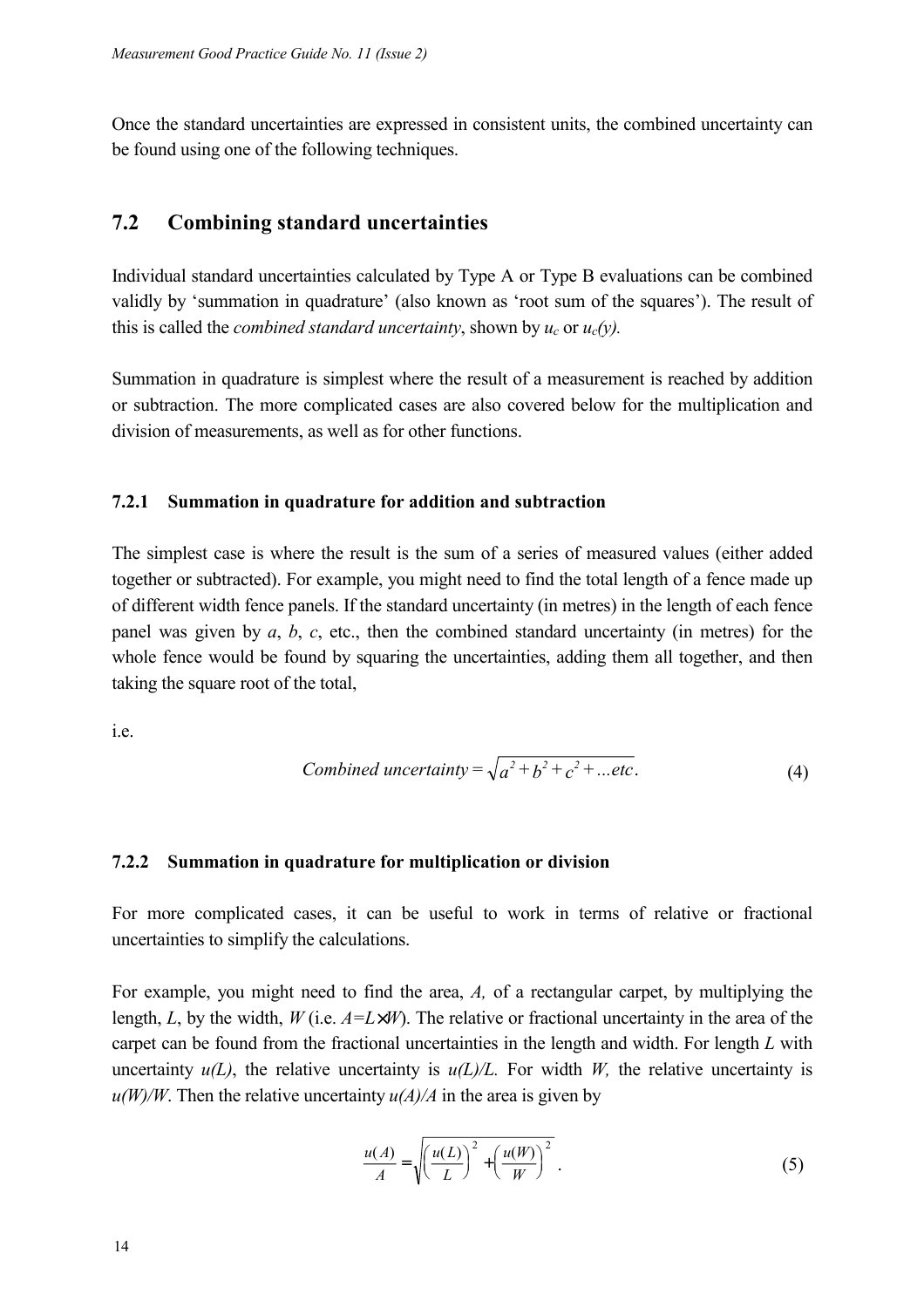For a case where a result is found by multiplying three factors together, equation (5) would have three such terms, and so on. This equation can also be used (in exactly the same form) for a case where the result is a quotient of two values (i.e. one number divided by another, for example, length divided by width). In other words, this form of the equation covers all cases where the operations are multiplication or division.

#### **7.2.3 Summation in quadrature for more complicated functions**

Where a value is squared (e.g.  $Z^2$ ) in the calculation of the final measurement result, then the relative uncertainty due to the squared component is in the form

$$
\frac{2u(Z)}{Z} \t{6}
$$

Where a square root (e.g.  $\sqrt{Z}$ ) is part of the calculation of a result, then the relative uncertainty due to that component is in the form

$$
\frac{u(Z)}{2Z} \tag{7}
$$

Of course, some measurements are processed using formulae which use combinations of addition, subtraction, multiplication and division, etc. For example, you might measure electrical resistance *R* and voltage *V,* and then calculate the resulting power *P* using the relationship

$$
P = \frac{V^2}{R}.\tag{8}
$$

In this case, the relative uncertainty  $u(P)/P$  in the value of power would be given by

$$
\frac{u(P)}{P} = \sqrt{\left(\frac{2u(V)}{V}\right)^2 + \left(\frac{u(R)}{R}\right)^2} \tag{9}
$$

Generally speaking, for multi-step calculations, the process of combination of standard uncertainties in quadrature can also be done in multiple steps, using the relevant form for addition, multiplication, etc. at each step. The combination of standard uncertainties for complicated formulae is more fully discussed elsewhere (e.g. UKAS Publication M 3003.).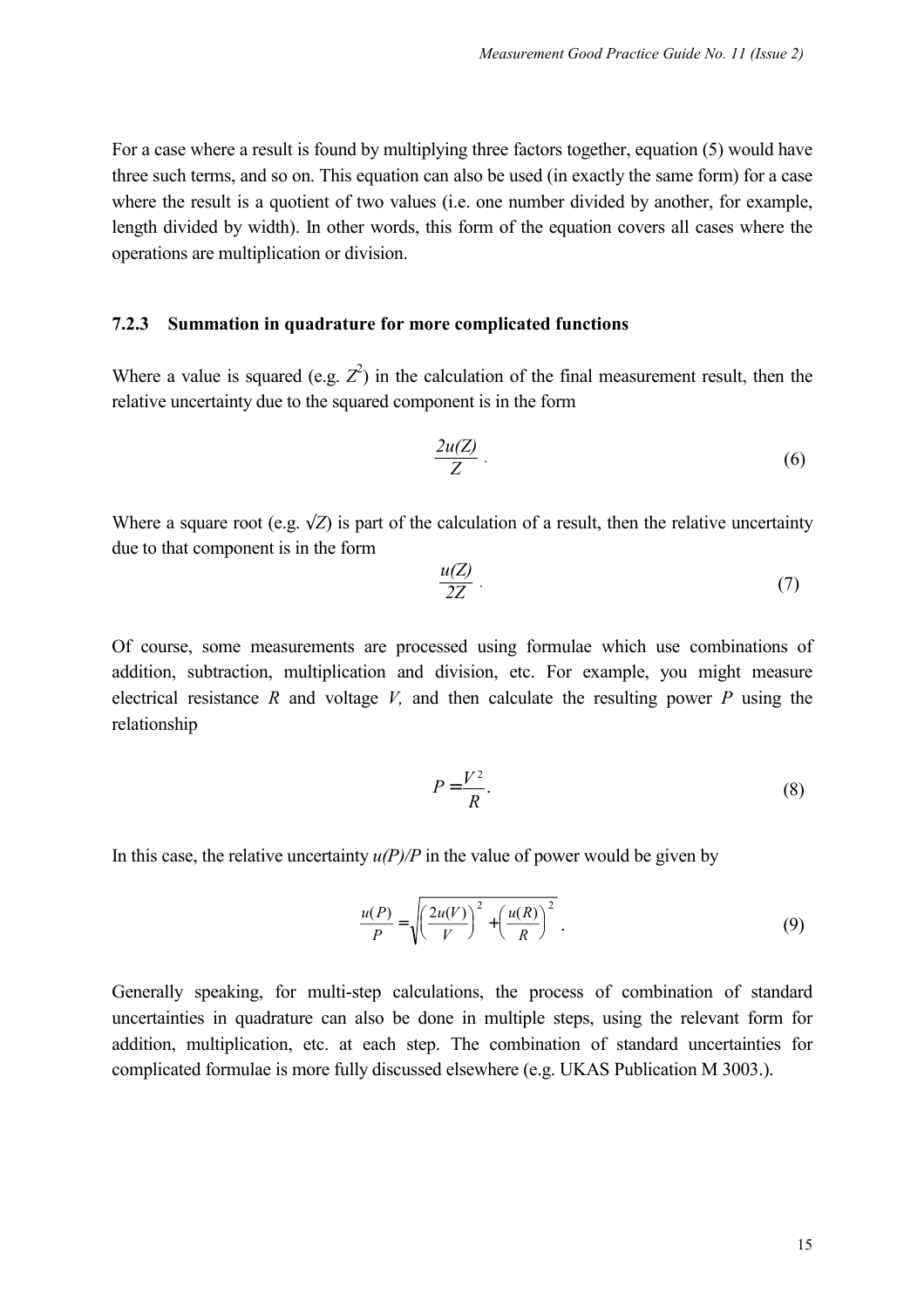### **7.3 Correlation**

The equations given above in Section 7.2 to calculate the combined standard uncertainty are only correct if the input standard uncertainties are not inter-related or *correlated*. This means we usually need to question whether all the uncertainty contributions are independent. Could a large error in one input cause a large error in another? Could some outside influence, such as temperature, have a similar effect on several aspects of uncertainty at once - visibly or invisibly? Often individual errors are independent. But if they are not, extra calculations are needed. These are not detailed in this Beginner's Guide, but can be found in some of the further reading listed in Section 16.

### **7.4 Coverage factor** *k*

Having scaled the components of uncertainty consistently, to find the combined standard uncertainty, we may then want to re-scale the result. The combined standard uncertainty may be thought of as equivalent to 'one standard deviation', but we may wish to have an overall uncertainty stated at another level of confidence, e.g. 95 percent. This re-scaling can be done using a *coverage factor, k.* Multiplying the *combined standard uncertainty, uc* , by a *coverage factor* gives a result which is called the *expanded uncertainty,* usually shown by the symbol *U, i.e.* 

$$
U = k u_c. \tag{10}
$$

A particular value of coverage factor gives a particular confidence level for the expanded uncertainty.

Most commonly, we scale the overall uncertainty by using the coverage factor  $k = 2$ , to give a level of confidence of approximately 95 percent.  $(k = 2$  is correct if the combined standard uncertainty is normally distributed. This is usually a fair assumption, but the reasoning behind this is explained elsewhere, in the references in Section 16.)

Some other coverage factors (for a normal distribution) are:

- $k = 1$  for a confidence level of approximately 68 percent
- $k = 2.58$  for a confidence level of 99 percent
- $k = 3$  for a confidence level of 99.7 percent

Other, less common, shapes of distribution have different coverage factors.

Conversely, wherever an expanded uncertainty is quoted with a given coverage factor, you can find the standard uncertainty by the reverse process, i.e. by dividing by the appropriate coverage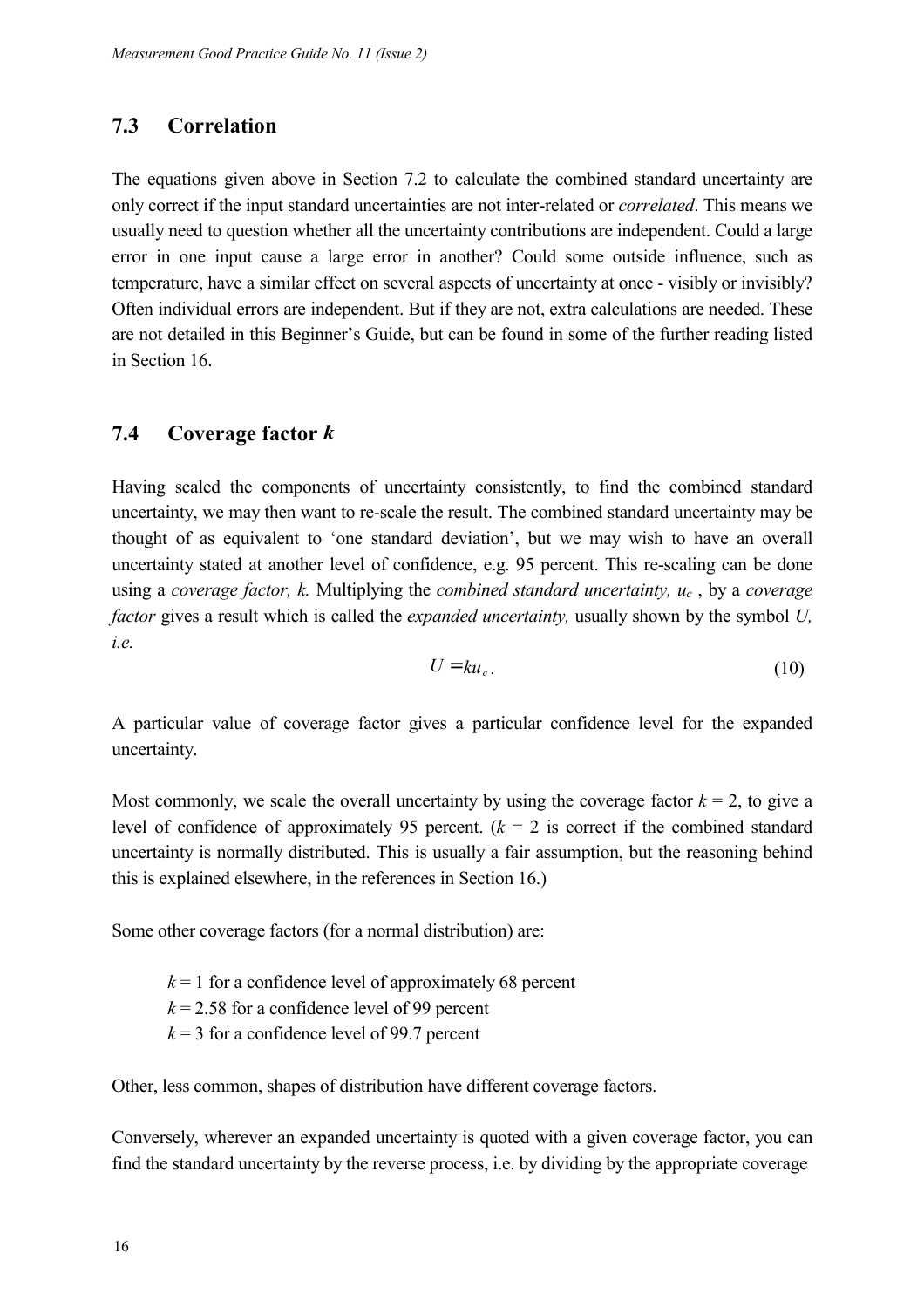factor. (This is the basis for finding the combined standard uncertainty as shown in Sections 7.1.1 and 7.1.2.) This means that expanded uncertainties given on calibration certificates, if properly expressed, can be 'decoded' into standard uncertainties.

### **8 How to express the answer**

It is important to express the answer so that a reader can use the information. The main things to mention are:

- The measurement result, together with the uncertainty figure, e.g. 'The length of the stick was 20 cm  $\pm$ 1 cm.'
- The statement of the coverage factor and the level of confidence. A recommended wording is: 'The reported uncertainty is based on a standard uncertainty multiplied by a coverage factor  $k = 2$ , providing a level of confidence of approximately 95%.'

and

• How the uncertainty was estimated (you could refer to a publication where the method is described, e.g. UKAS Publication M 3003).

### **9 Example - a basic calculation of uncertainty**

Below is a worked example of a simple uncertainty analysis. It is not realistic in every detail, but it is meant to be simple and clear enough to illustrate the method. First the measurement and the analysis of uncertainty are described. Secondly, the uncertainty analysis is shown in a table (a 'spreadsheet model' or 'uncertainty budget').

### **9.1 The measurement - how long is a piece of string?**

Suppose you need to make a careful estimate of the length of a piece of string. Following the steps listed in Section 6.2, the process is as follows.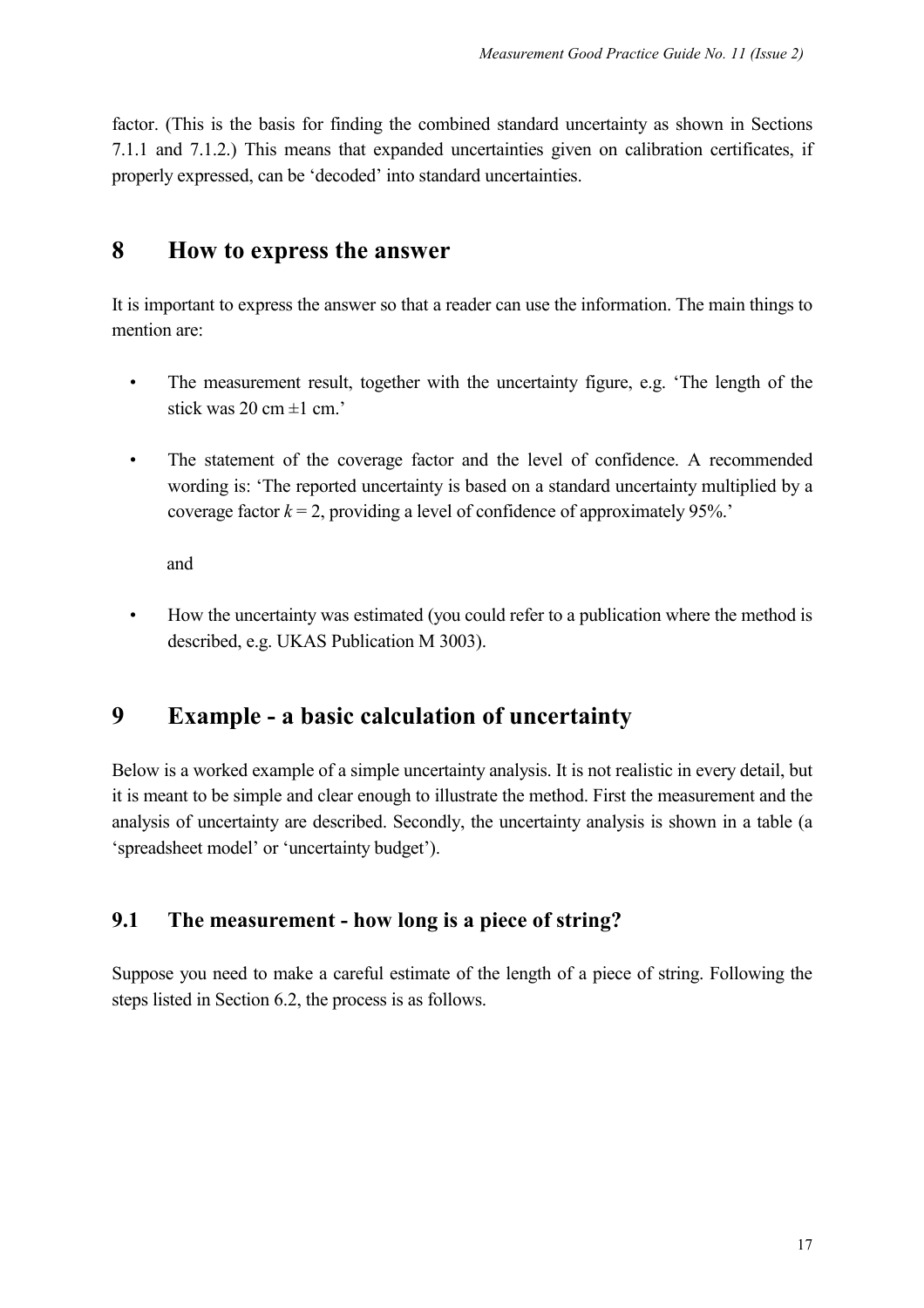

*Figure 6. How long is a piece of string?* 

Example 3: Calculating the uncertainty in the length of a piece of string

*Step 1. Decide what you need to find out from your measurements. Decide what actual measurements and calculations are needed to produce the final result.* You need to make a measurement of the length, using a tape measure. Apart from the actual length reading on the tape measure, you may need to consider:

- Possible errors of the tape measure
	- Does it need any correction, or has calibration shown it to read correctly and what is the uncertainty in the calibration?
	- Is the tape prone to stretching?
	- Could bending have shortened it? How much could it have changed since it was calibrated?
	- What is the resolution, i.e. how small are the divisions on the tape (e.g. millimetres)?
- Possible errors due to the item being measured
	- Does the string lie straight? Is it under- or over-stretched?
	- Does the prevailing temperature or humidity (or anything else) affect its actual length?
	- Are the ends of the string well-defined, or are they frayed?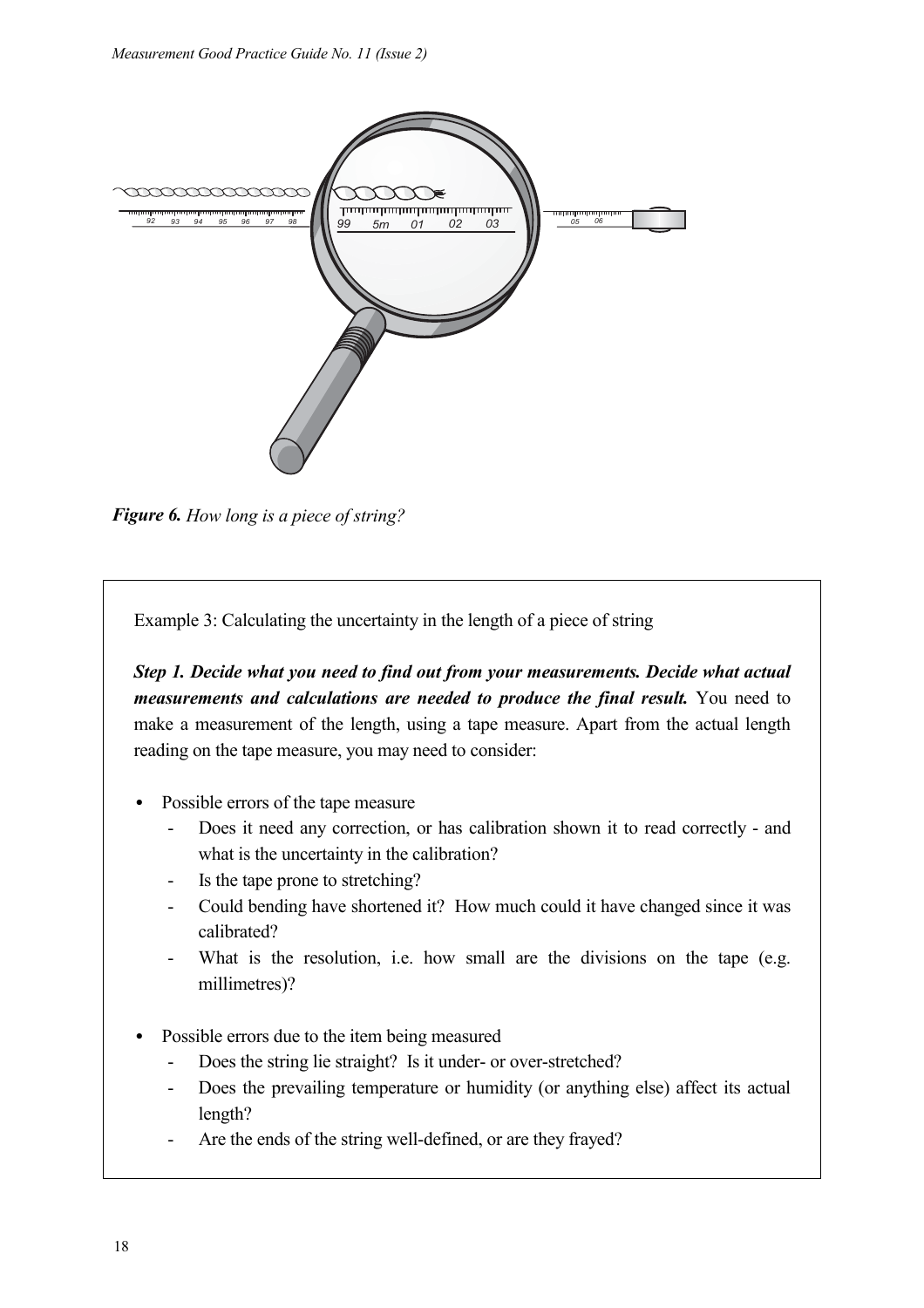- Possible errors due to the measuring process, and the person making the measurement
	- How well can you line up the beginning of the string with the beginning of the tape measure?
	- Can the tape be laid properly parallel with the string?
	- How repeatable is the measurement?

Can you think of any others?

*Step 2. Carry out the measurements needed.* You make and record your measurements of length. To be extra thorough, you repeat the measurement a total of 10 times, aligning the tape measure freshly each time (probably not very likely in reality!). Let us suppose you calculate the mean to be 5.017 metres (m), and the estimated standard deviation to be 0.0021 m (i.e. 2.1 millimetres).

For a careful measurement you might also record:

- when you did it
- how you did it, e.g. along the ground or vertically, reversing the tape measure or not, and other details of how you aligned the tape with the string
- which tape measure you used
- environmental conditions (if you think these could affect your results)
- anything else that could be relevant.

*Step 3. Estimate the uncertainty of each input quantity that feeds into the final result. Express all uncertainties in similar terms (standard uncertainty, u).* You would look at all the possible sources of uncertainty and estimate the magnitude of each. Let us say that in this case:

- The tape measure has been calibrated. It needs no correction, but the calibration uncertainty is 0.1 percent of reading, at a coverage factor  $k = 2$  (for a normal distribution). In this case, 0.1 percent of 5.017 m is close to 5 mm. Dividing by 2 gives the standard uncertainty (for  $k = 1$ ) to be  $u = 2.5$  mm.
- The divisions on the tape are millimetres. Reading to the nearest division gives an error of no more than  $\pm 0.5$  mm. We can take this to be a uniformly distributed uncertainty (the true readings could lie variously anywhere in the 1 mm interval - i.e.  $\pm 0.5$  mm). To find the standard uncertainty, *u*, we divide the half-width (0.5 mm) by  $\sqrt{3}$ , giving  $u = 0.3$  mm, approximately.
- The tape lies straight, but let us suppose the string unavoidably has a few slight bends in it. Therefore the measurement is likely to underestimate the actual length of the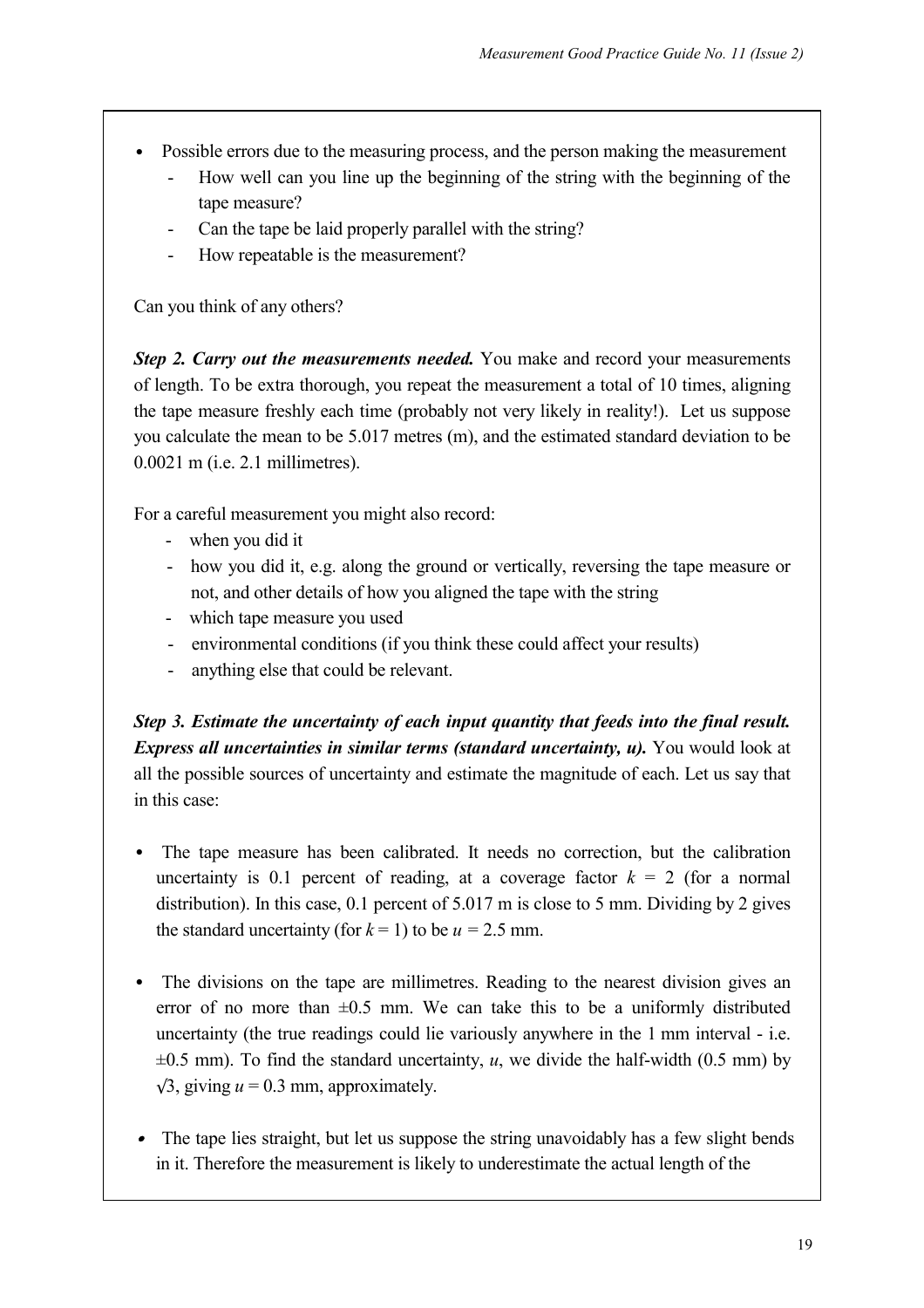string. Let us guess that the underestimate is about 0.2 percent, and that the uncertainty in this is also 0.2 percent at most. That means we should correct the result by adding 0.2 percent (i.e. 10 mm). The uncertainty is assumed to be uniformly distributed, in the absence of better information. Dividing the half-width of the uncertainty (10 mm) by  $\sqrt{3}$  gives the standard uncertainty  $u = 5.8$  mm (to the nearest 0.1 mm).

The above are all Type B estimates. Below is a Type A estimate.

• The standard deviation tells us about how repeatable the placement of the tape measure is, and how much this contributes to the uncertainty of the mean value. The estimated standard deviation of the mean of the 10 readings is found using the formula in Section 3.6:

$$
\frac{s}{\sqrt{n}} = \frac{2.1}{\sqrt{10}} = 0.7 \text{ mm (to one decimal place)}.
$$

Let us suppose that no other uncertainties need to be counted in this example. (In reality, other things would probably need to be included.)

*Step 4. Decide whether the errors of the input quantities are independent of each other. (If you think not, then some extra calculations or information are needed.)* In this case, let us say that they are all independent.

*Step 5. Calculate the result of your measurement (including any known corrections for things such as calibration).* The result comes from the mean reading, together with the correction needed for the string lying slightly crookedly,

i.e. 
$$
5.017 \text{ m} + 0.010 \text{ m} = 5.027 \text{ m}.
$$

*Step 6. Find the combined standard uncertainty from all the individual aspects.* The only calculation used in finding the result was the addition of a correction, so summation in quadrature can be used in its simplest form (using the equation in Section 7.2.1). The standard uncertainties are combined as

> *Combined standard uncertainty* =  $\sqrt{2.5^2 + 0.3^2 + 5.8^2 + 0.7^2}$  *=*   $= 6.4$  mm (to one decimal place)

*Step 7. Express the uncertainty in terms of a coverage factor (see Section 7.4 above), together with a size of the uncertainty interval, and state a level of confidence.* For a coverage factor  $k = 2$ , multiply the combined standard uncertainty by 2, to give an expanded uncertainty of 12.8 mm (i.e. 0.0128 m). This gives a level of confidence of about 95 percent.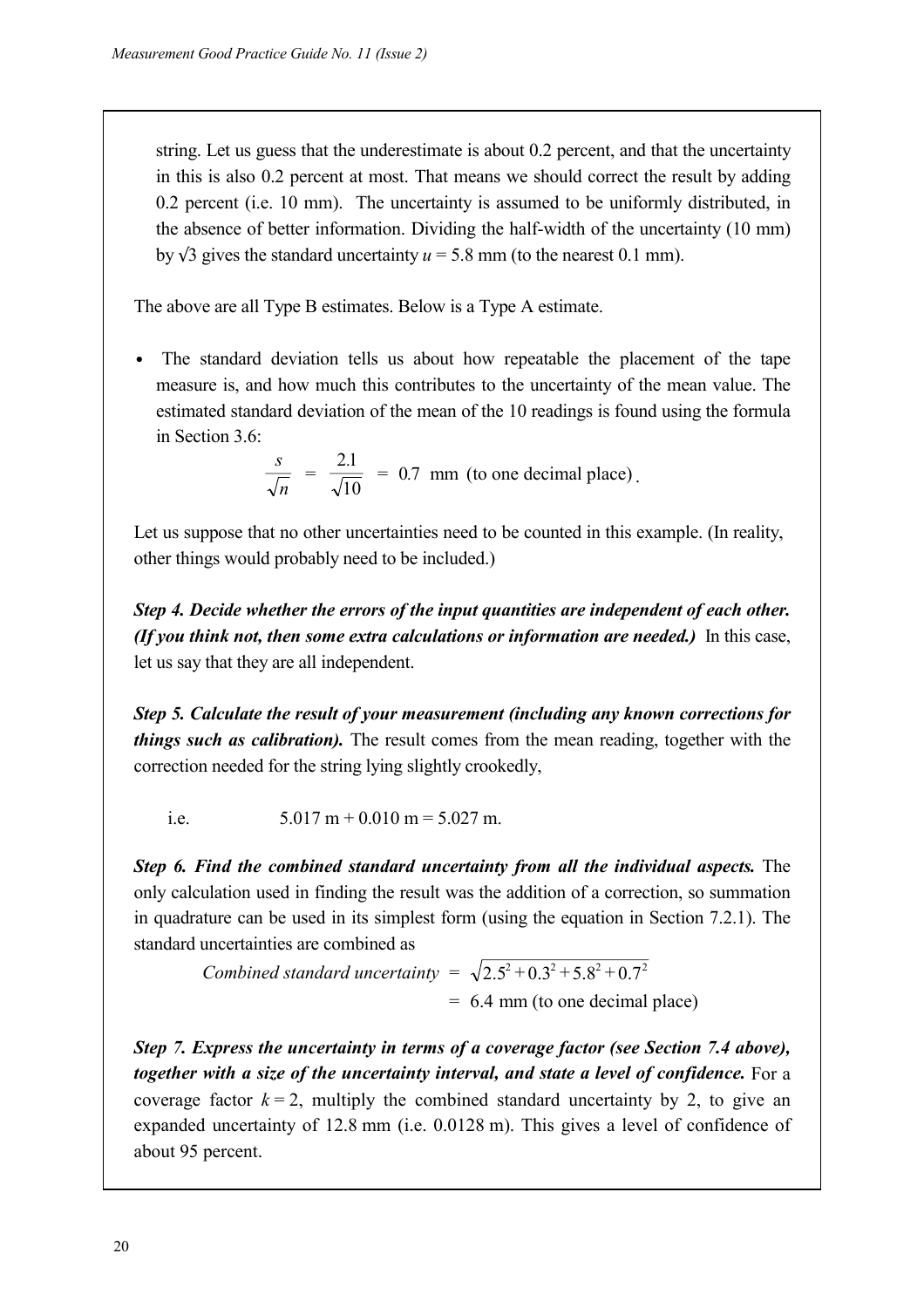*Step 8. Write down the measurement result and the uncertainty, and state how you got both of these.* You might record:

'The length of the string was  $5.027 \text{ m } \pm 0.013 \text{ m}$ . The reported expanded uncertainty is based on a standard uncertainty multiplied by a coverage factor  $k = 2$ , providing a level of confidence of approximately 95%.

'The reported length is the mean of 10 repeated measurements of the string laid horizontally. The result is corrected for the estimated effect of the string not lying completely straight when measured. The uncertainty was estimated according to the method in *A Beginner's Guide to Uncertainty of Measurement*.'

### **9.2 Analysis of uncertainty - spreadsheet model**

To help in the process of calculation, it can be useful to summarise the uncertainty analysis or 'uncertainty budget' in a spreadsheet as in Table 1 below.

| Source of uncertainty                                   | Value<br>士          | Probability<br>distribution | <b>Divisor</b> | Standard<br>uncertainty |
|---------------------------------------------------------|---------------------|-----------------------------|----------------|-------------------------|
| Calibration uncertainty                                 | $5.0 \text{ mm}$    | Normal                      | 2              | $2.5 \text{ mm}$        |
| Resolution (size of divisions)                          | $0.5 \text{ mm}^*$  | Rectangular                 | $\sqrt{3}$     | $0.3$ mm                |
| String not lying perfectly straight                     | $10.0 \text{ mm}^*$ | Rectangular                 | $\sqrt{3}$     | $5.8 \text{ mm}$        |
| Standard uncertainty of mean of 10<br>repeated readings | $0.7$ mm            | Normal                      |                | $0.7$ mm                |
| Combined standard uncertainty                           |                     | Assumed<br>normal           |                | $6.4 \text{ mm}$        |
| <b>Expanded</b> uncertainty                             |                     | Assumed<br>normal $(k = 2)$ |                | $12.8 \text{ mm}$       |

**Table 1. Spreadsheet model showing the 'uncertainty budget'**

\*Here the  $(\pm)$  half-width divided by  $\sqrt{3}$  is used.

### **10 Other statements (e.g. compliance with specification)**

When conclusions are drawn from measurement results, the uncertainty of the measurements must not be forgotten. This is particularly important when measurements are used to test whether or not a specification has been met.

Sometimes a result may fall clearly inside or outside the limit of a specification, but the uncertainty may overlap the limit. Four kinds of outcome are shown in the illustration in Figure 7.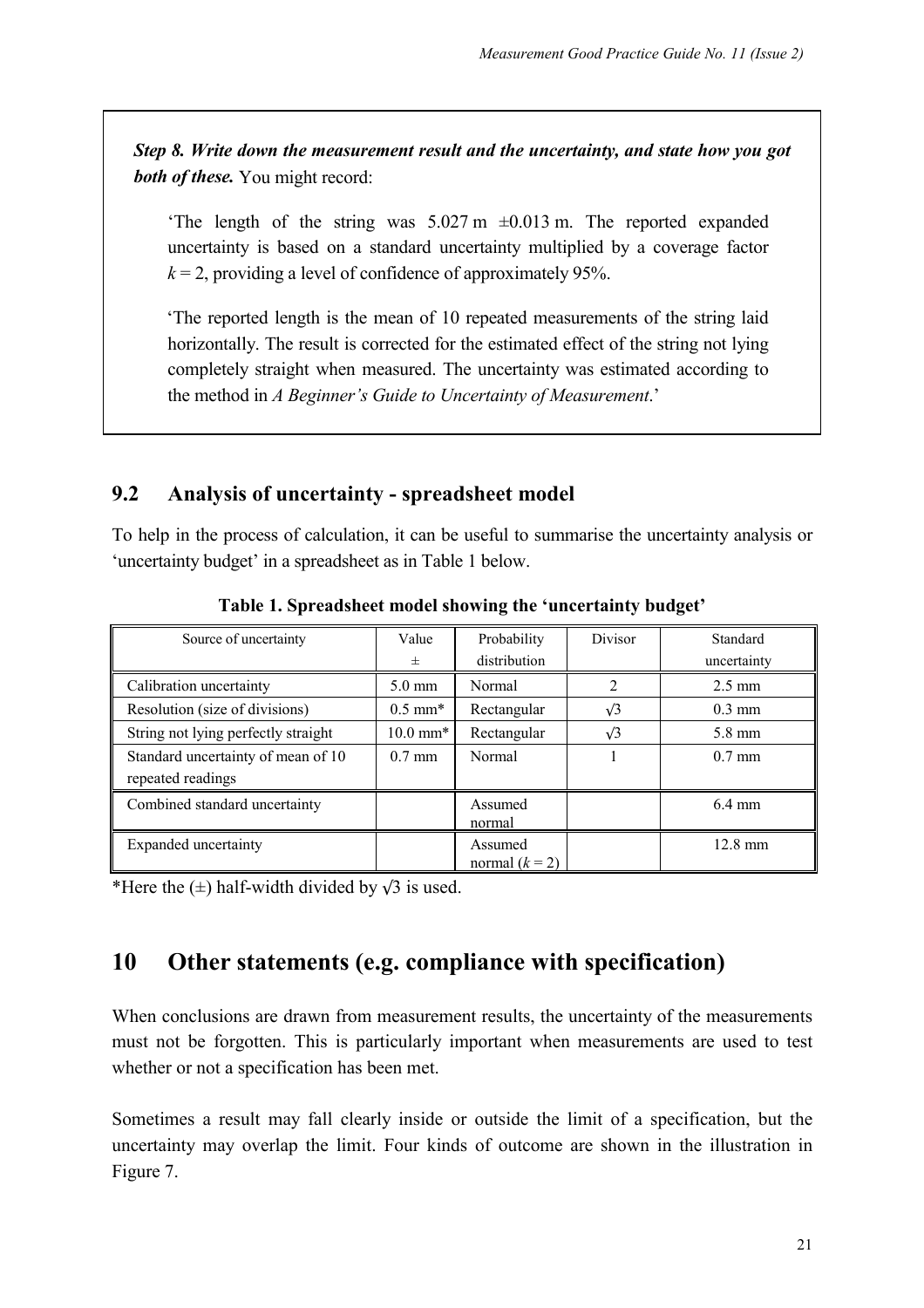

*Figure 7. Four cases of how a measurement result and its uncertainty may lie relative to the limits of a stated specification. (Similarly, an uncertainty may overlap the lower limit of a specification.)* 

In Case (a), both the result and the uncertainty fall inside the specified limits. This is classed as a 'compliance'.

In Case (d), neither the result nor any part of the uncertainty band falls within the specified limits. This is classed as a 'non-compliance'.

Cases (b) and (c) are neither completely inside nor outside the limits. No firm conclusion about compliance can be made.

Before stating compliance with a specification, always check the specification. Sometimes a specification covers various properties such as appearance, electrical connections, interchangeability, etc., which have nothing to do with what has been measured.

### **11 How to reduce uncertainty in measurement**

Always remember that it is usually as important to minimise uncertainties as it is to quantify them. There are some good practices which can help to reduce uncertainties in making measurements generally. A few recommendations are:

- Calibrate measuring instruments (or have them calibrated for you) and use the calibration corrections which are given on the certificate.
- Make corrections to compensate for any (other) errors you know about.
- Make your measurements traceable to national standards by using calibrations which can be traced to national standards via an unbroken chain of measurements. You can place particular confidence in measurement traceability if the measurements are quality-assured through a measurement accreditation (UKAS in the UK).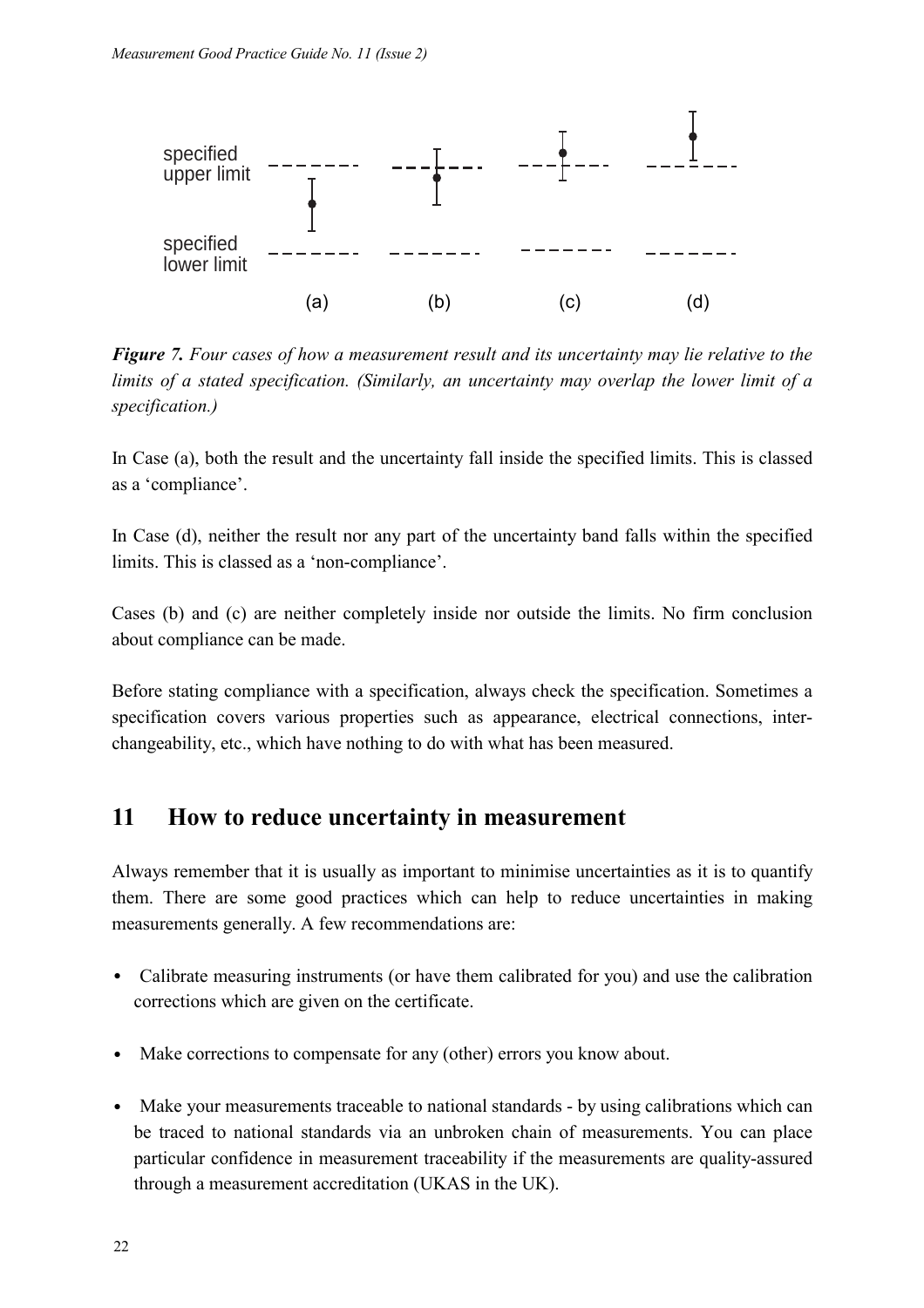- Choose the best measuring instruments, and use calibration facilities with the smallest uncertainties.
- Check measurements by repeating them, or by getting someone else to repeat them from time to time, or use other kinds of checks. Checking by a different method may be best of all.
- Check calculations, and where numbers are copied from one place to another, check this too.
- Use an uncertainty budget to identify the worst uncertainties, and address these.
- Be aware that in a successive chain of calibrations, the uncertainty increases at every step of the chain.

### **12 Some other good measurement practices**

Overall, use recognised good practices in measurements, for example:

- Follow the maker's instructions for using and maintaining instruments.
- Use experienced staff, and provide training for measurement.
- Check or validate software, to make sure it works correctly.
- Use rounding correctly in your calculations. (See Section 13.4.)
- Keep good records of your measurements and calculations. Write down readings at the time they are made. Keep a note of any extra information that may be relevant. If past measurements are ever called into doubt, such records can be very useful.

Many more good measurement practices are detailed elsewhere, for example in the international standard ISO/IEC 17025 'General requirements for the competence of testing and calibration laboratories' (See 'Further Reading', Section 16).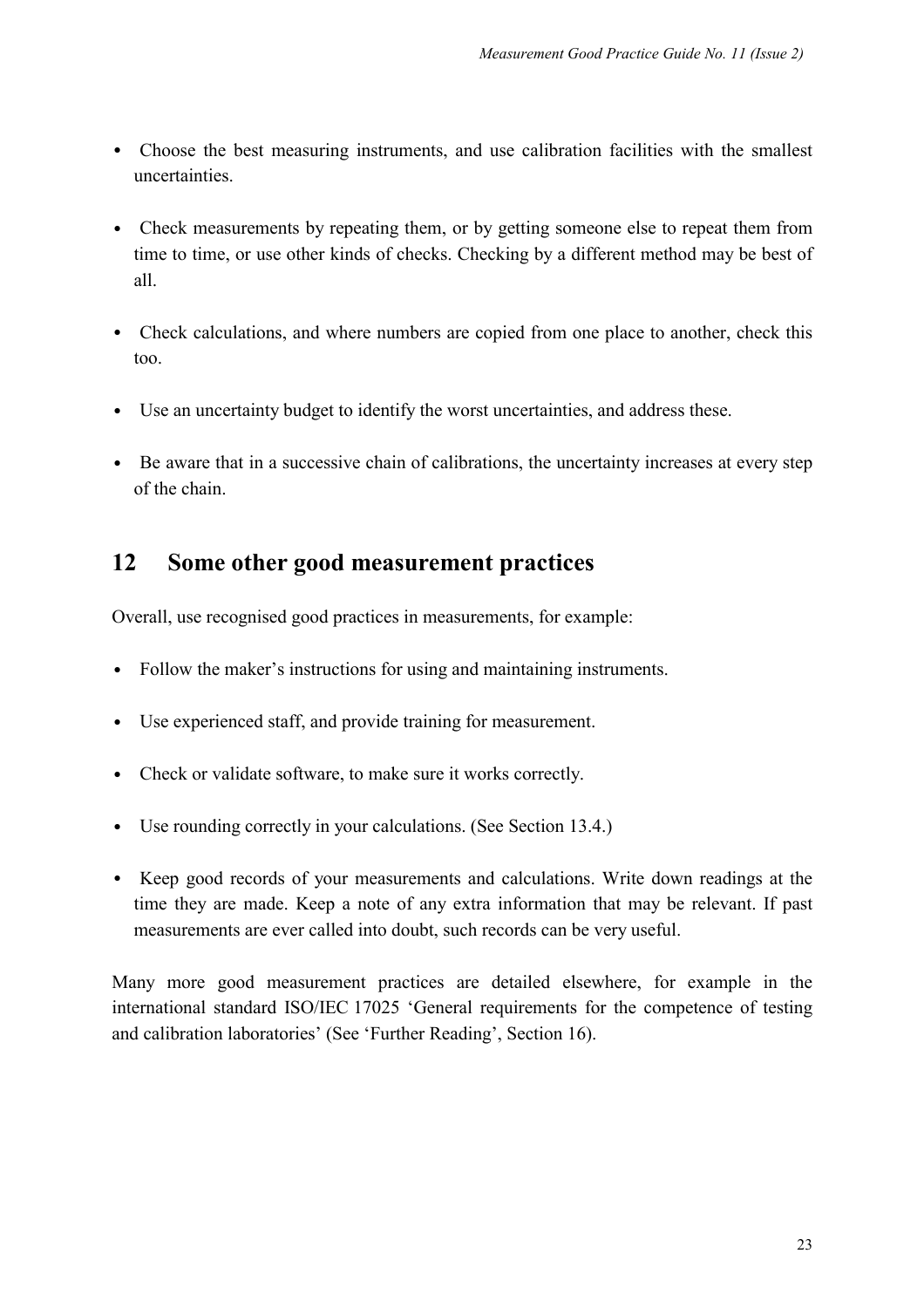### **13 Use of calculators**

When using calculators or computers to work out uncertainties, you need to know how to avoid mistakes when using them.

### **13.1 Calculator keys**

The  $\bar{x}$  ('x bar') key gives you the average (arithmetic mean) of the numbers you have entered into the calculator memory.

The  $\sigma_{n-1}$  ('sigma n minus one') key (sometimes marked 's') gives you the estimated standard deviation of the 'population' based on your limited sample. (In practice, any set of readings is a small sample from an 'infinite population' of possible readings).  $\sigma_{n-1}$ , or *s*, is the estimate of standard deviation you should use when calculating standard uncertainty for a 'Type A evaluation' as in Section 7.1.1 of this Beginner's Guide.

Your calculator may also have a key marked  $\sigma_n$ . You should not normally use  $\sigma_n$  for your estimate of uncertainty:  $\sigma_n$  gives the standard deviation of the sample itself, and does not give the 'estimate' for the larger 'population' you are trying to characterise. For a very large number of readings,  $\sigma_n$  is very close to  $\sigma_{n-l}$ . But in real measurement situations, with moderate numbers of readings, you would not use  $\sigma_n$ .



### **13.2 Calculator and software errors**

*A calculator is useful for complicated arithmetic, but it can also be a source of error.*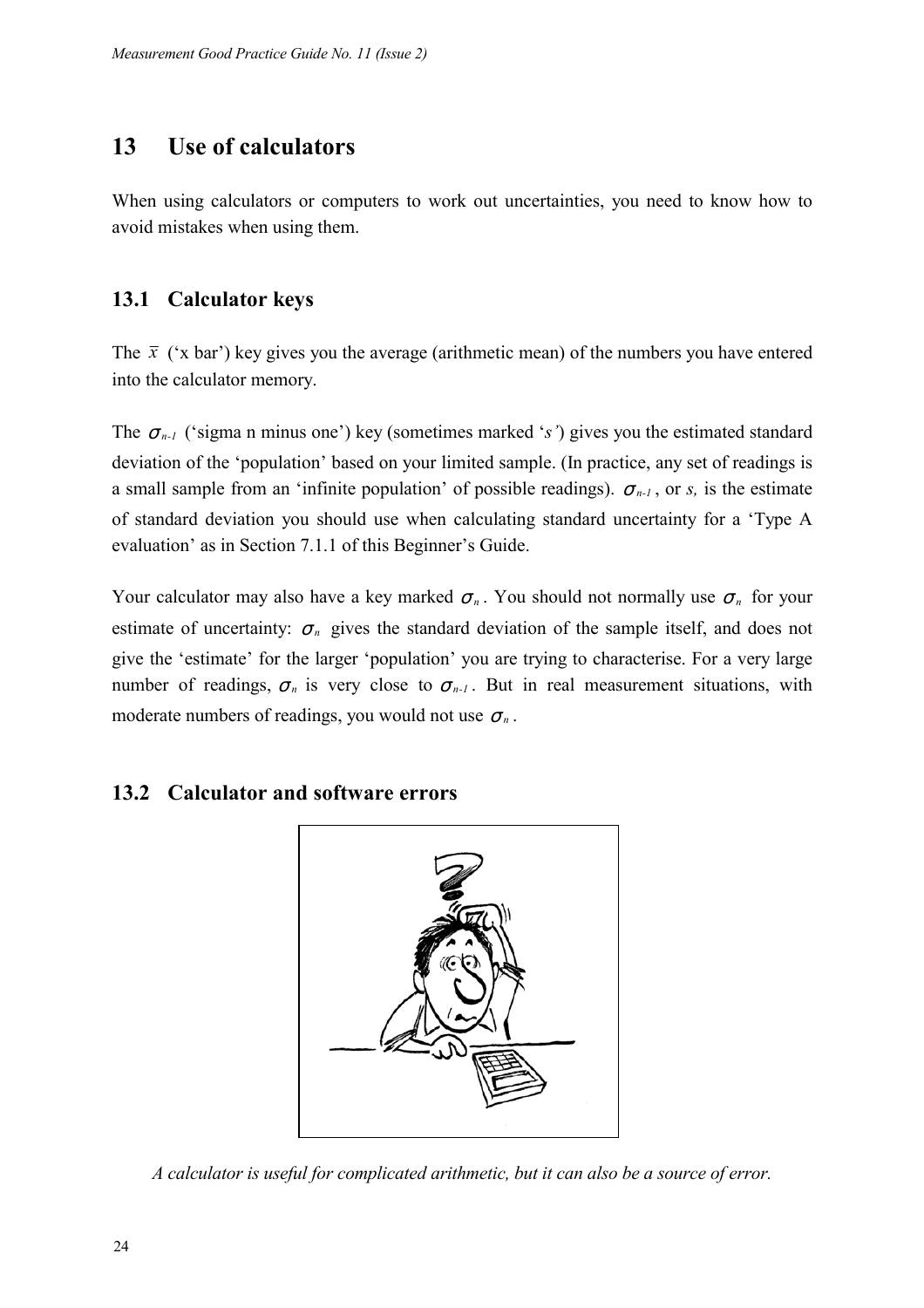Calculators can make mistakes! In particular, they can sometimes give unexpected results when dealing with very long numbers. For example, some calculators would wrongly give:

0.000 000  $2 \times 0.000$  000  $2 = 0$  (exactly),

when the correct answer is 0.000 000 000 000 04. (Of course, this would be better expressed as  $2\times10^{-7} \times 2\times10^{-7} = 4\times10^{-14}$ .) Even computers can suffer from this form of rounding error. To identify this problem, spreadsheet software should be checked by running through a typical calculation 'by hand' to make sure both methods agree. To avoid these problems with rounding, it is good practice to work with 'transformed' numbers in your calculations (this is sometimes called 'scaling' or 'coding the data').

### **13.3 Scaling**

Example 4 shows how to perform 'scaling' to avoid software and calculator errors, and to make the arithmetic easier if you are working without a calculator.

#### **Example 4: Find the average and estimated standard deviation of 1.000 000 03, 1.000 000 06 and 1.000 000 12**

Working in whole numbers, you can find the average of 3, 6 and 12 (which is 7), and then deduce that the average of the original numbers is 1.000 000 07.

Step by step: you subtract the whole number (1) from 1.000 000 03, 1.000 000 06 and 1.000 000 12, giving

0.000 000 03 0.000 000 06 and 0.000 000 12

then multiply by 100 000 000  $(10^8)$  to bring the entire calculation into whole numbers, i.e.

3 6 and 12

After taking the average,

$$
\frac{3+6+12}{3}=7,
$$

you reverse the steps, by dividing the average by  $10^8$ , i.e.

$$
7 \div 10\ 000\ 000 = 0.000\ 000\ 07
$$

and adding 1 again, i.e.

1.000 000 07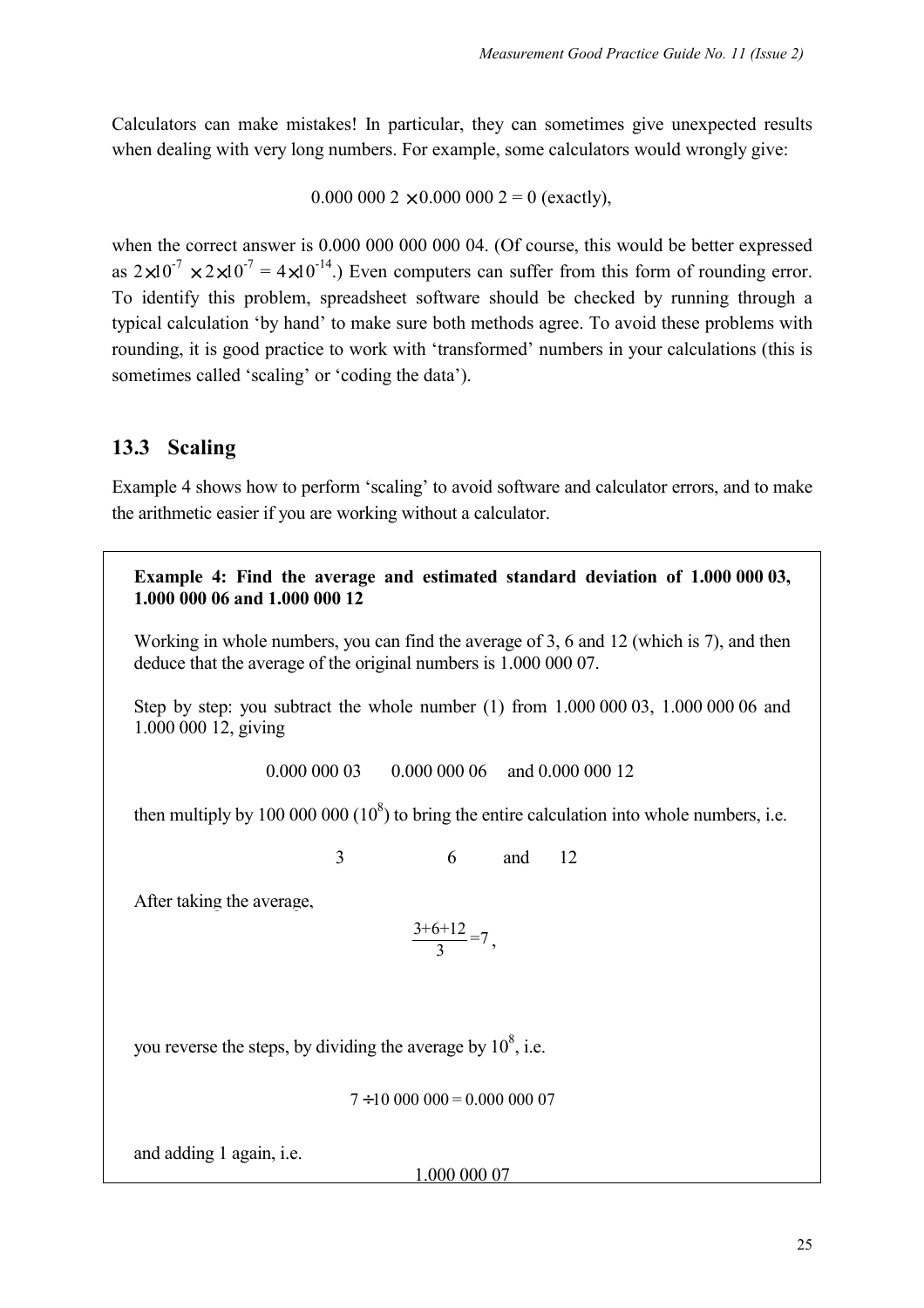'Scaling' to calculate estimated standard deviation is done in a similar way. The transformed data are as before:

3 6 and 12,

and the transformed average is 7.

The estimated standard deviation is found either using a calculator or as before (in Section 3.6) using

$$
s = \sqrt{\frac{\sum_{i=1}^{n} (x_i - \overline{x})^2}{(n-1)}},
$$

by finding the difference between each reading and the average, i.e.

 $-4$   $-1$  and 5,

squaring each of these, i.e.

16 1 and 25,

finding the total and dividing by *n* - 1, i.e.

$$
\frac{16+1+25}{2} = 21
$$

and taking the square root. i.e.

 $\sqrt{21}$  = 4.6 (to one decimal place).

The result (4.6) is then transformed back to the original scale, to give an estimated standard deviation of 0.000 000 046. (Note that it is *not* 1.000 000 046, since the standard deviation of a 'shifted' set of numbers is unchanged.)

### **13.4 Rounding**

Calculators and spreadsheets can give an answer to many decimal places. There are some recommended practices for rounding the results:

• Use a meaningful degree of rounding in calculations. The uncertainty in a measurement result may define how many decimal places you should report. For example, if the uncertainty in your result is in the first decimal place, then the measurement result should probably also be stated to one decimal place,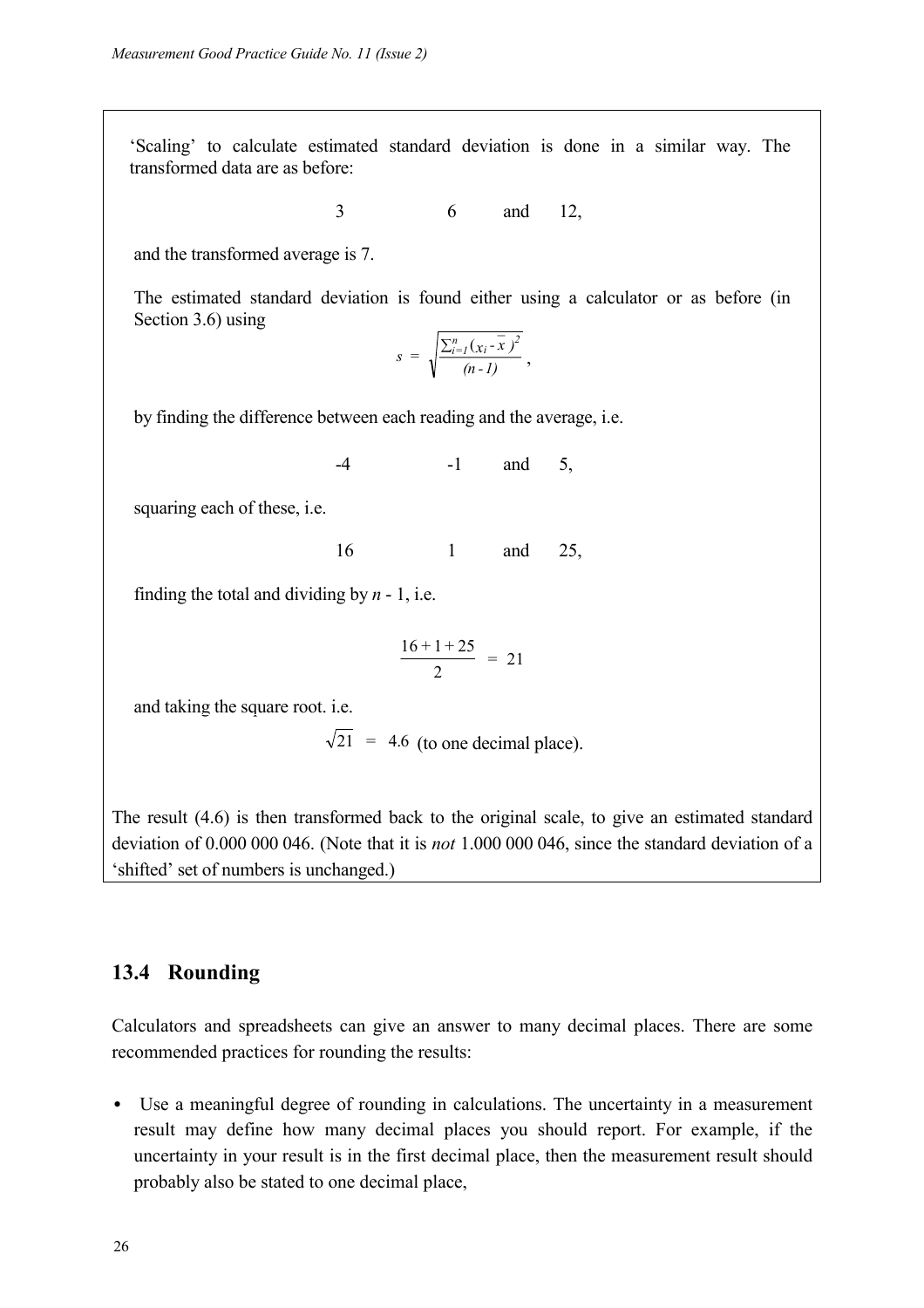e.g. 20.1 cm 
$$
\pm
$$
 0.2 cm.

- Make your calculations to at least one more significant figure than you eventually require. Be aware of how many significant figures you need to use when multiplying or dividing or carrying out more complex calculations.
- Rounding of values should be carried out only at the end of the calculation, to avoid rounding errors. For example, if 2.346 is rounded up to 2.35 at an early stage in a calculation, it could later be rounded up to 2.4. But if 2.346 is used throughout a calculation it would be correctly rounded to 2.3 at the final stage.
- Although *results* are finally rounded either up or down, depending on which is the nearest figure, the rule for rounding *uncertainties* is different. The final uncertainty is rounded up to the next largest figure, not down.

### **14 Learning more and putting it into practice**

You now know the basics of uncertainty estimation. However, you will need further guidance before you can put this knowledge into practice.

More information can be found in the texts listed in Section 16, 'Further reading'. Detailed guidelines on how to make a correct and thorough analysis of measurement uncertainty are given in the document M 3003 'The Expression of Uncertainty and Confidence in Measurement' published by UKAS (United Kingdom Accreditation Service). Similar guidelines are given in EA-4/02 'Expression of the Uncertainty of Measurement in Calibration'. These documents are aimed mainly at laboratories seeking accreditation for calibration or testing. They give full directions for estimating measurement uncertainties, complete with worked examples for various different types of measurements. They give technical definitions of terms relating to uncertainty, and they list the symbols commonly used for these. They also deal with special cases, and some extra points which sometimes need to be considered to make fully correct calculations of uncertainty.

### **15 Words of warning**

Uncertainty analysis is an evolving subject area. There have been subtle changes in approach over the years. What is more, the rules given in this Beginner's Guide are not 'absolute'. There are plenty of special cases where slightly different rules apply. There is even room for debate on the finer points of how to account for particular uncertainties. But still the advice given in this publication represents normal good practice.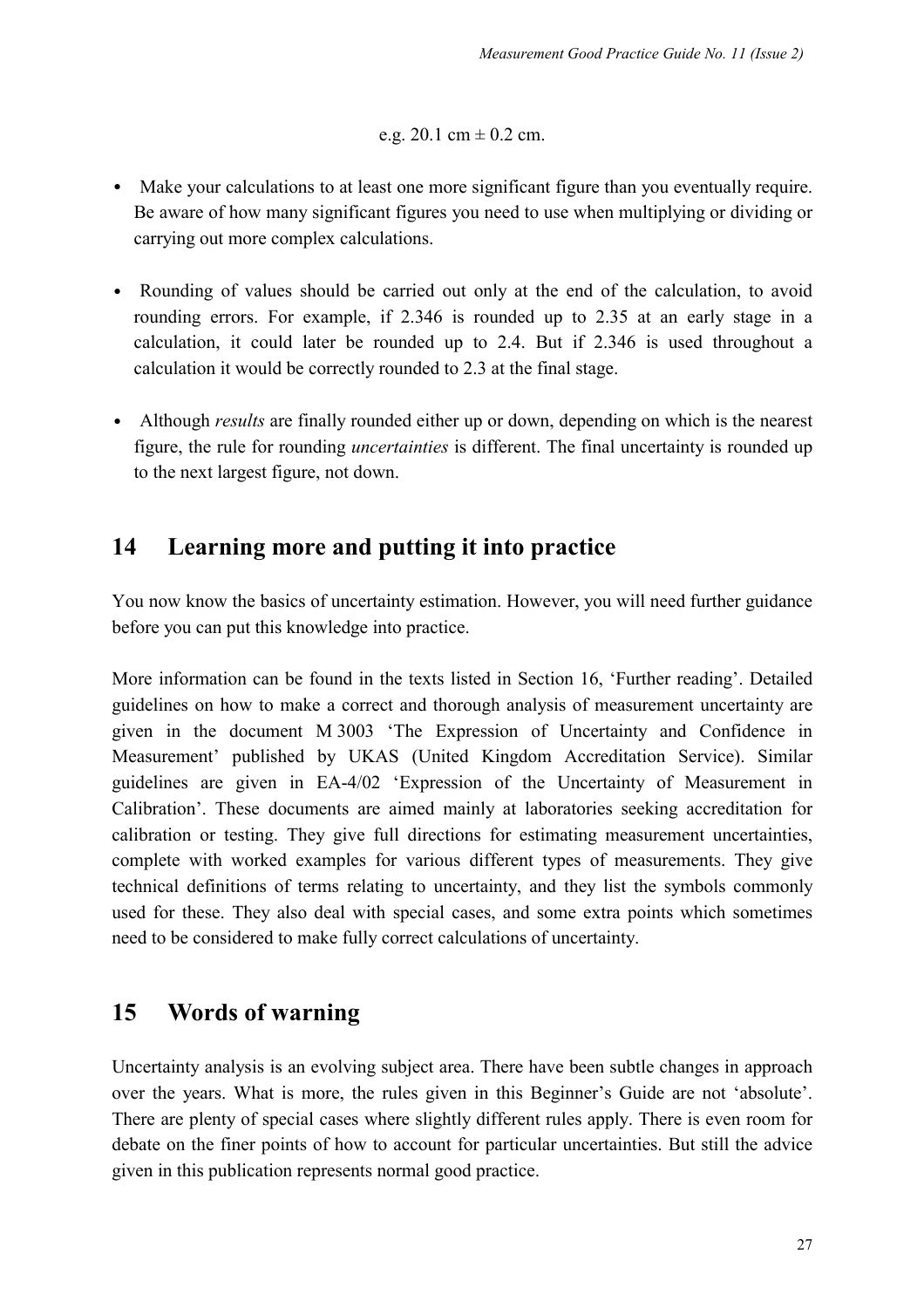What is given here is not the full story. Special cases have not been dealt with in this Guide. Extra rules apply:

- if you use statistics on very small sets of data (less than about 10)
- if one component of uncertainty is much bigger than all the others involved
- if some inputs to the calculation are correlated
- if the spread or distribution is unusual in shape
- if the uncertainty is not for a single result, but for fitting a curve or line to a number of points

These cases are covered by some of the texts listed below in 'Further reading'.

### **16 Further reading**

- [1] BIPM, IEC, IFCC, ISO, IUPAC, IUPAP, OIML. *Guide to the Expression of Uncertainty in Measurement.* International Organization for Standardization, Geneva. ISBN 92-67- 10188-9, First Edition 1993, corrected and reprinted 1995. (BSI Equivalent: BSI PD 6461: 1995, *Vocabulary of Metrology, Part 3. Guide to the Expression of Uncertainty in Measurement.* British Standards Institution, London.)
- [2] BIPM, IEC, IFCC, ISO, IUPAC, IUPAP, OIML. *International Vocabulary of Basic and General Terms in Metrology* Second Edition 1993. International Organization for Standardization, Geneva.
- [3] Chatfield, C. (1983) *Statistics for Technology*. Third Edition. (New York: Chapman and Hall.)
- [4] Dietrich, C.F. (1991), *Uncertainty, calibration and probability*. Second Edition. (Bristol: Adam Hilger.)
- [5] EA-4/02 *Expression of the Uncertainty of Measurement in Calibration,* 1999, European co-operation for Accreditation.
- [6] International Standard ISO 3534-1 *Statistics vocabulary and symbols Part I: Probability and General Statistical Terms*, First Edition 1993, International Organization for Standardization, Geneva.
- [7] PD 6461 : Part 1 : 1995 *Vocabulary of Metrology, Part 1. Basic and general terms (international)*, British Standards Institution, London.
- [8] EURACHEM/CITAC Guide: *Quantifying Uncertainty in Analytical Measurement*, Second Edition 2000.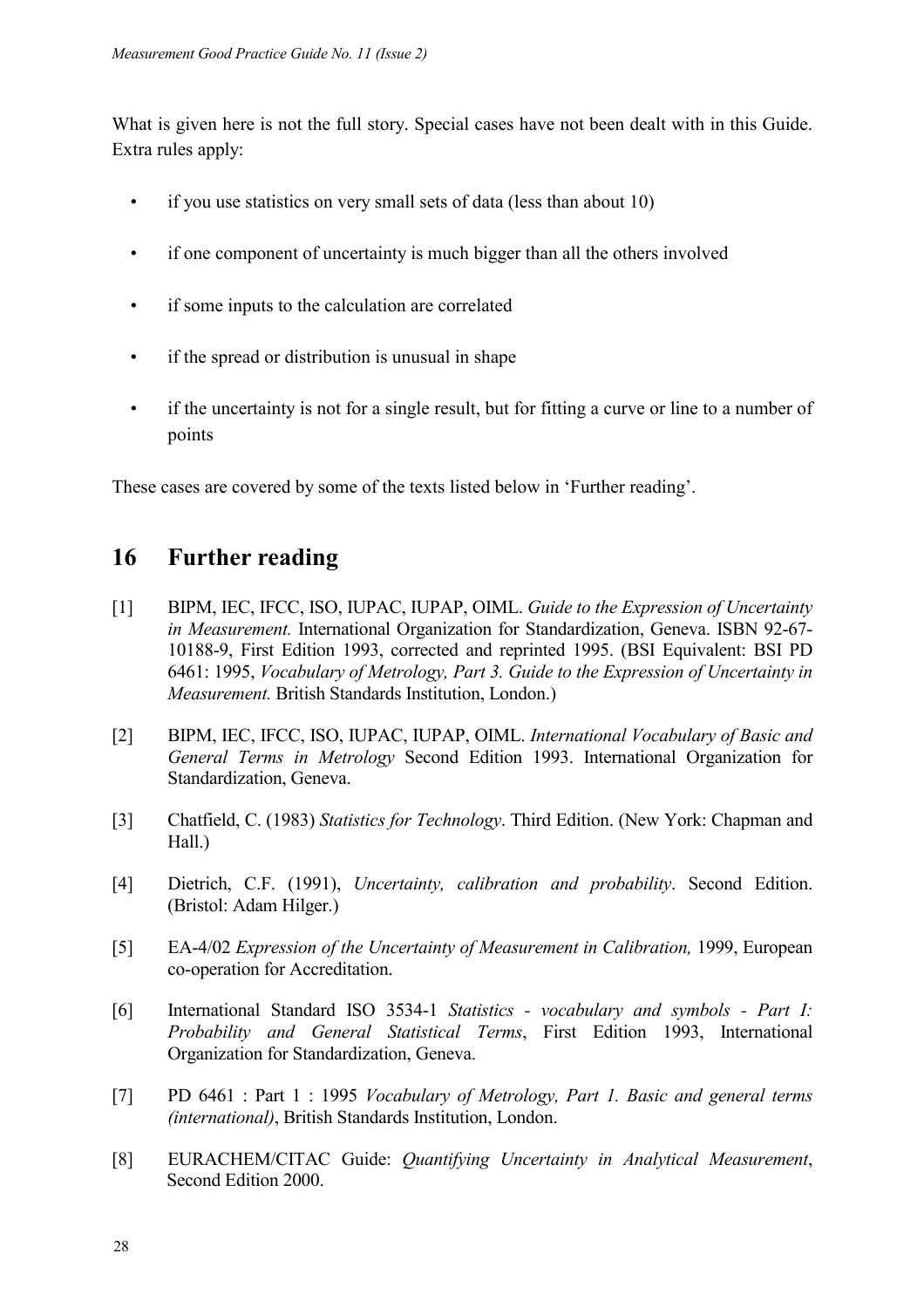- [9] UKAS publication M 3003 *The Expression of Uncertainty and Confidence in Measurement* Edition 1, December 1997.
- [10] International Standard ISO/IEC 17025 *General Requirements for the competence of testing and calibration laboratories*, First Edition 1999, International Organization for Standardization, Geneva.

At the time of publication, the following websites contained useful information on estimating uncertainty of measurement:

http://physics.nist.gov/cuu/Uncertainty/index.html http://www.ukas.com/new\_docs/technical-uncertain.htm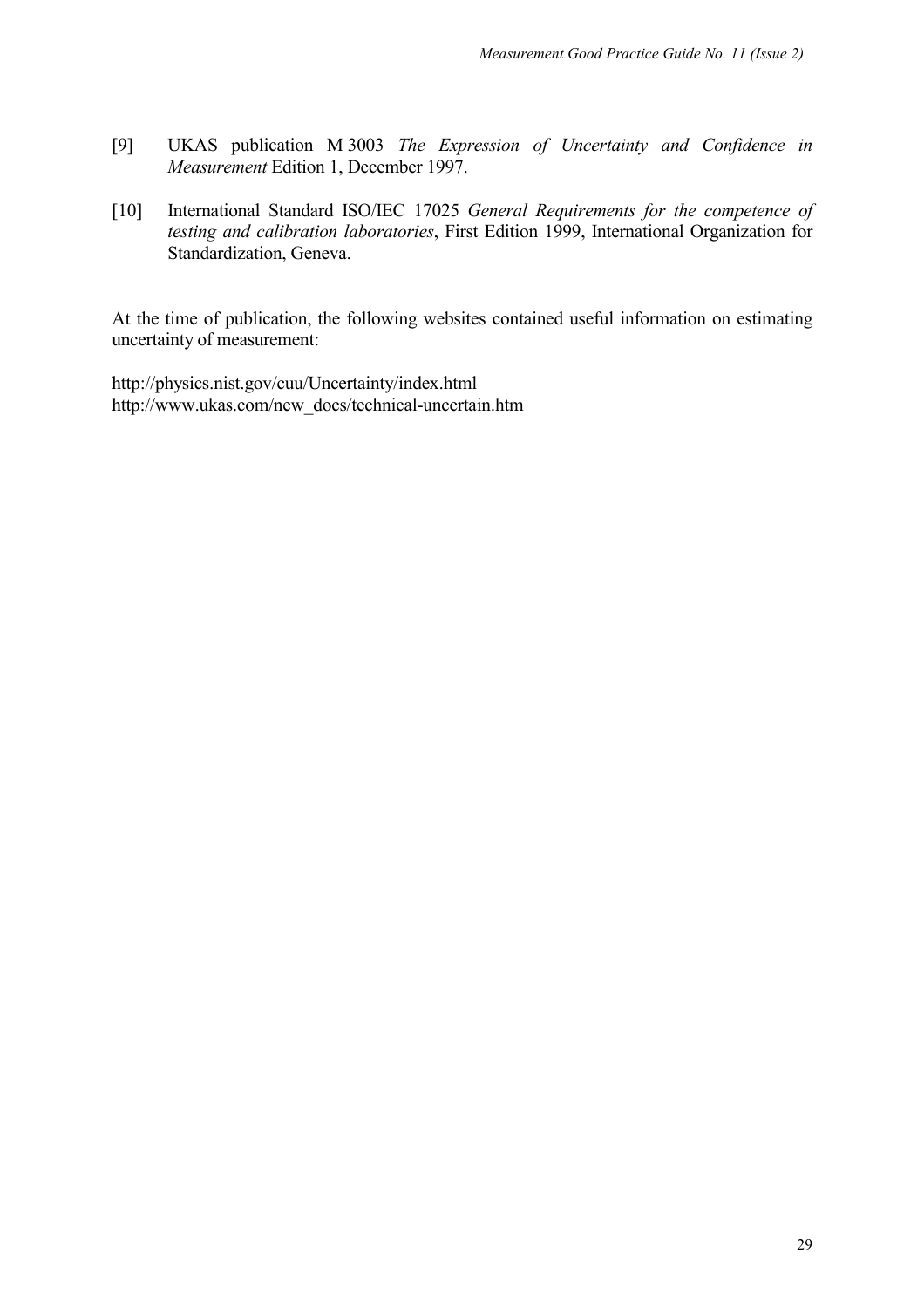### **Annex A - Understanding the terminology**

In the 'glossary' below, a few important words are explained. Precise or rigorous definitions are not given here. They can be found elsewhere, for example in the *International Vocabulary of Basic and General Terms in Metrology*. A useful and correct set of definitions can also be found in UKAS publication M 3003 *The Expression of Uncertainty and Confidence in Measurement* (See Further Reading in Section 16).

#### **accuracy**

closeness of the agreement between measurement result and true value. (Accuracy is a qualitative term only.)

#### **bias (of a measuring instrument)**

systematic error of the indication of a measuring instrument

#### **calibration**

comparison of an instrument against a reference or standard, to find any errors in the values indicated by the instrument. In some cases, calibration assigns a relationship between the input and output of an instrument; for example, calibration of a resistance thermometer could relate its output (in ohms) to an input temperature (in degrees Celsius, or in kelvins).

#### **confidence level**

number (e.g. 95 %) expressing the degree of confidence in a result

#### **correction (calibration correction)**

number added to an instrument reading to correct for an error, offset, or bias. (Similarly, a reading may be multiplied or divided by a *correction factor* to correct the value.)

#### **correlation**

interdependence, or relationship, between data or measured quantities

#### **coverage factor**

number which is multiplied by the combined standard uncertainty to give an expanded uncertainty for a particular level of confidence

#### **error**

offset or deviation (either positive or negative) from the correct value

#### **estimated standard deviation**

estimate of the standard deviation of the 'population' based on a limited sample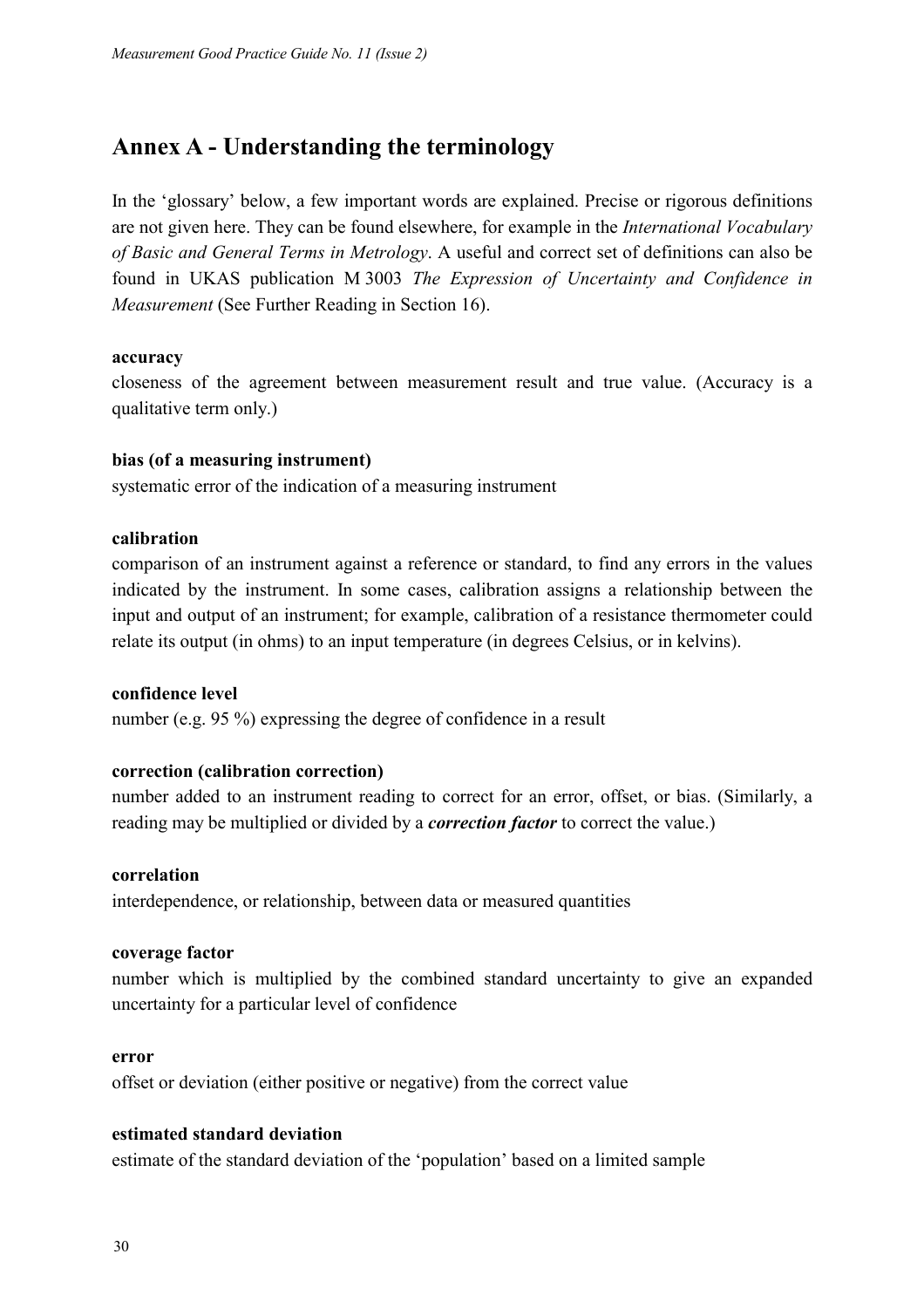#### **expanded uncertainty**

standard uncertainty (or combined standard uncertainty) multiplied by a coverage factor *k,* to give a particular level of confidence

**Gaussian distribution**  (See *normal distribution*)

#### **interval (confidence interval)**

margin within which the 'true value' being measured can be said to lie, with a given level of confidence

#### **level of confidence**

number (e.g. 95 %) expressing the degree of confidence in the result

#### **mean (arithmetic mean)**

average of a set of numbers

**measurand** particular quantity subject to measurement

#### **normal distribution**

distribution of values in a characteristic pattern of spread (Gaussian curve) with values more likely to fall near the mean than away from it

#### **operator error**

mistake

#### **precision**

a term meaning 'fineness of discrimination' but often misused to mean 'accuracy' or 'uncertainty'. Its use should be avoided if possible.

#### **random error**

error whose effects are observed to vary randomly

#### **range**

difference between the highest and the lowest of a set of values

#### **reading**

value observed and recorded at the time of measurement

#### **rectangular distribution**

distribution of values with equal likelihood of falling anywhere within a range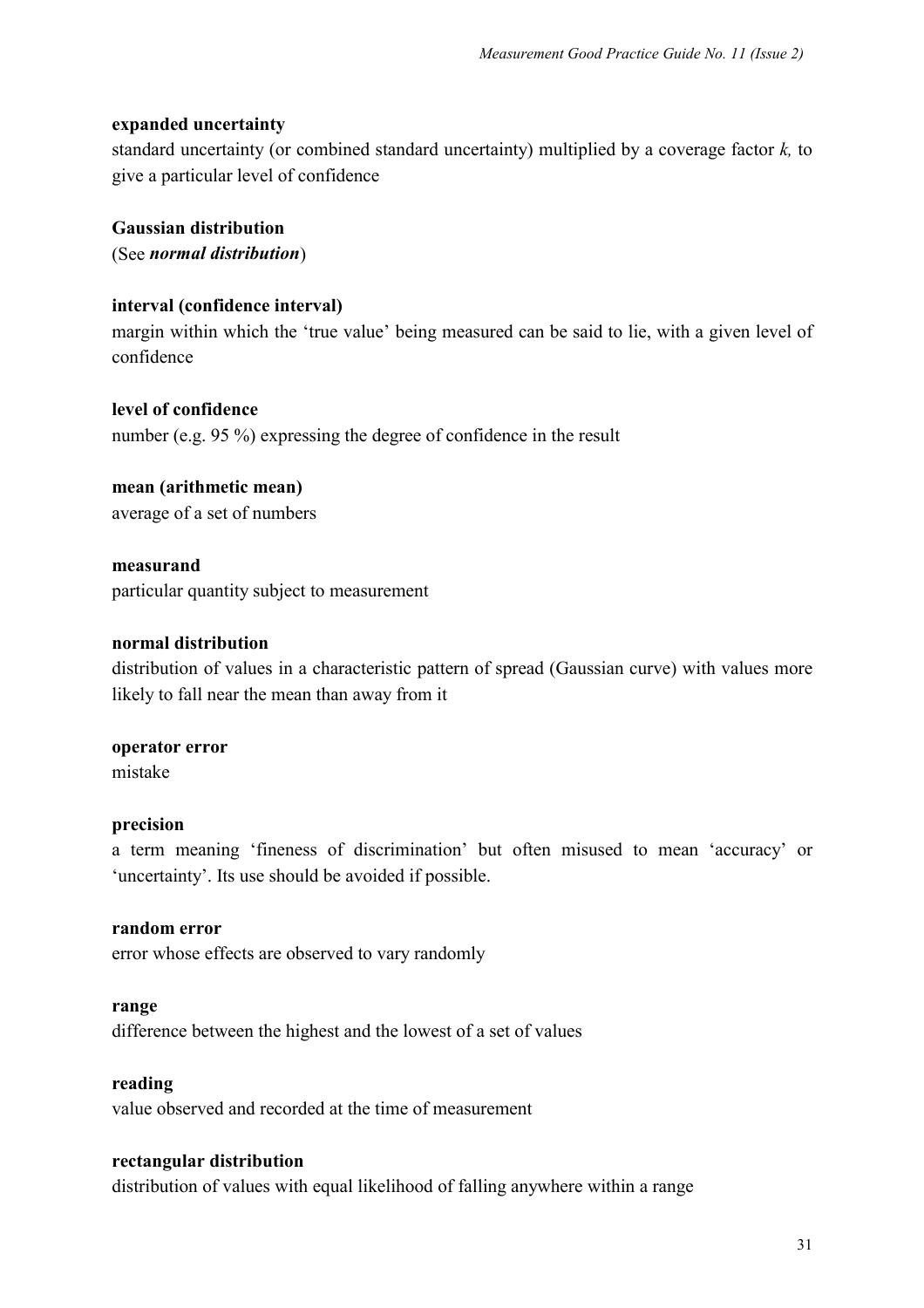#### **repeatability (of an instrument or of measurement results)**

closeness of the agreement between repeated measurements of the same property under the same conditions

#### **reproducibility (of an instrument or of measurement results)**

closeness of the agreement between measurements of the same property carried out under changed conditions of measurement (e.g. by a different operator or a different method, or at a different time)

#### **resolution**

smallest difference that can be meaningfully distinguished (e.g. a change of one (1) in the last place of a digital display)

#### **result (of a measurement)**

value obtained from a measurement, either before or after correction or averaging

#### **sensitivity**

change in response (of an instrument) divided by the corresponding change in the stimulus

#### **standard deviation**

a measure of the spread of a set of results, describing how values typically differ from the average of the set. Where it is not possible to obtain an infinite set of results (in practice it never is) we instead use the estimated standard deviation.

#### **standard uncertainty**

uncertainty of a measurement expressed as a margin equivalent to plus and minus  $(\pm)$  one standard deviation.

#### **systematic error**

bias or offset (either positive or negative) from the correct value

#### **true value**

the value that would be obtained by a perfect measurement

#### **Type A evaluation of uncertainty**

evaluation of uncertainty by statistical methods

#### **Type B evaluation of uncertainty**

evaluation of uncertainty by non-statistical methods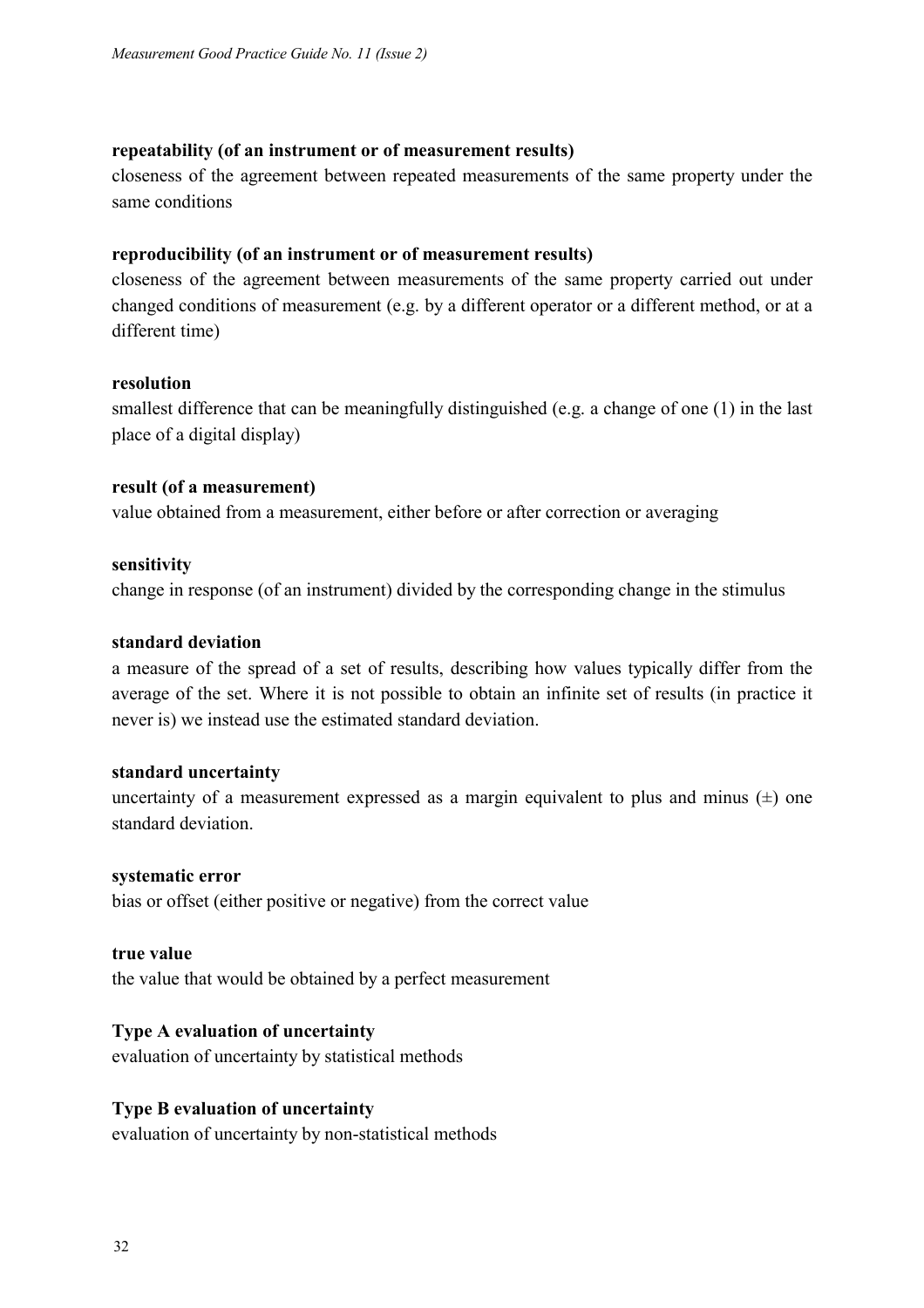### **uncertainty budget**

summary of the uncertainty calculations

### **uncertainty of measurement**

quantified doubt about the result of a measurement

#### **uniform distribution**

distribution of values with equal likelihood of falling anywhere within a range